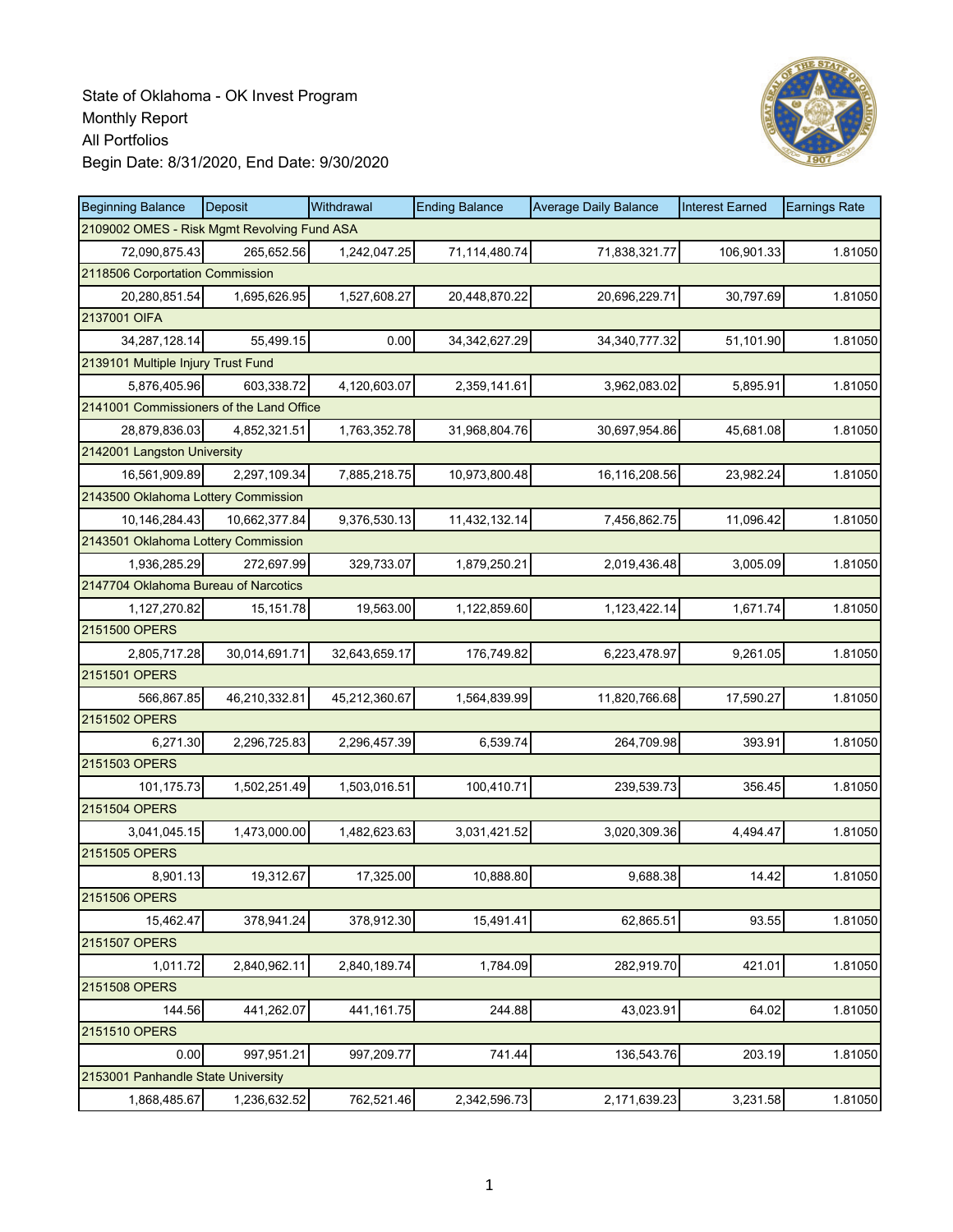| <b>Beginning Balance</b>                  | <b>Deposit</b> | Withdrawal     | <b>Ending Balance</b> | <b>Average Daily Balance</b> | <b>Interest Earned</b> | <b>Earnings Rate</b> |  |  |  |
|-------------------------------------------|----------------|----------------|-----------------------|------------------------------|------------------------|----------------------|--|--|--|
| 2155701 OK Police Pension                 |                |                |                       |                              |                        |                      |  |  |  |
| 32,316,654.90                             | 5,402,400.75   | 13,492,816.62  | 24,226,239.03         | 32,339,548.91                | 48,123.91              | 1.81050              |  |  |  |
| 2169502 Tax Commission                    |                |                |                       |                              |                        |                      |  |  |  |
| 397,592,720.33                            | 385,801,855.70 | 393,892,982.85 | 389,501,593.18        | 203, 135, 438.59             | 302,282.23             | 1.81050              |  |  |  |
| 2169520 Tax Commission                    |                |                |                       |                              |                        |                      |  |  |  |
| 175,214.63                                | 6,247,030.01   | 5,224,689.66   | 1,197,554.98          | 4,791,728.79                 | 7,130.49               | 1.81050              |  |  |  |
| 2169521 Tax Commission                    |                |                |                       |                              |                        |                      |  |  |  |
| 64,592,723.36                             | 64,530,775.19  | 65,053,715.17  | 64,069,783.38         | 38,029,382.90                | 56,590.85              | 1.81050              |  |  |  |
| 2174007 State Treasurer                   |                |                |                       |                              |                        |                      |  |  |  |
| 281,126.78                                | 123,136.65     | 0.00           | 404,263.43            | 400,158.88                   | 595.47                 | 1.81050              |  |  |  |
| 2183006 DHS - CSED                        |                |                |                       |                              |                        |                      |  |  |  |
| 34, 337, 851. 75                          | 4,948,997.37   | 8,501,134.98   | 30,785,714.14         | 31,631,318.47                | 47,070.00              | 1.81050              |  |  |  |
| 7200039 Oklahoma Boll Weevil Eradication  |                |                |                       |                              |                        |                      |  |  |  |
| 3,136,311.89                              | 5,133.87       | 42,512.33      | 3,098,933.43          | 3,122,368.74                 | 4,646.34               | 1.81050              |  |  |  |
| 7200320 Department of Wildlife            |                |                |                       |                              |                        |                      |  |  |  |
| 1,927,896.68                              | 3,783,893.47   | 4,449,701.39   | 1,262,088.76          | 2,743,877.36                 | 4,083.12               | 1.81050              |  |  |  |
| 7200359 OERB                              |                |                |                       |                              |                        |                      |  |  |  |
| 12,647,779.71                             | 713,447.76     | 632,578.94     | 12,728,648.53         | 12,940,992.28                | 19,257.26              | 1.81050              |  |  |  |
| 7200370 OIFA                              |                |                |                       |                              |                        |                      |  |  |  |
| 526,086.70                                | 106,124.44     | 57,632.98      | 574,578.16            | 530,248.19                   | 789.05                 | 1.81050              |  |  |  |
| 7200391 Multiple Injury Trust Fund        |                |                |                       |                              |                        |                      |  |  |  |
| 109,500.63                                | 185,097.85     | 82,850.71      | 211,747.77            | 254,652.72                   | 378.94                 | 1.81050              |  |  |  |
| 7200410 Commissioners of the Land Office  |                |                |                       |                              |                        |                      |  |  |  |
| 2,019,411.54                              | 52,772.88      | 82,024.32      | 1,990,160.10          | 2,023,553.05                 | 3,011.21               | 1.81050              |  |  |  |
| 7200435 Oklahoma Lottery Commission       |                |                |                       |                              |                        |                      |  |  |  |
| 17,491,565.85                             | 7,951,363.39   | 20,783,524.45  | 4,659,404.79          | 13,724,160.89                | 20,422.68              | 1.81050              |  |  |  |
| 7200515 OPERS                             |                |                |                       |                              |                        |                      |  |  |  |
| 346,708.01                                | 557,429.53     | 465,289.78     | 438,847.76            | 698,367.06                   | 1,039.23               | 1.81050              |  |  |  |
| 7200557 Oklahoma Police Pension           |                |                |                       |                              |                        |                      |  |  |  |
| 0.00                                      | 166,176.32     | 166,176.32     | 0.00                  | 23,367.62                    | 34.77                  | 1.81050              |  |  |  |
| 7200588 Real Estate Commission            |                |                |                       |                              |                        |                      |  |  |  |
| 406,722.95                                | 135,446.38     | 109,171.09     | 432,998.24            | 468,876.80                   | 697.73                 | 1.81050              |  |  |  |
| 7200830 Department of Human Services      |                |                |                       |                              |                        |                      |  |  |  |
| 54,755.08                                 | 88.88          | 0.00           | 54,843.96             | 54,841.00                    | 81.61                  | 1.81050              |  |  |  |
| 7201825 University Hospitals Authority    |                |                |                       |                              |                        |                      |  |  |  |
| 1,526,052.52                              | 10,529.98      | 0.00           | 1,536,582.50          | 1,531,828.77                 | 2,279.49               | 1.81050              |  |  |  |
| 7205090 OMES Risk Management Division/DSC |                |                |                       |                              |                        |                      |  |  |  |
| 42,731,157.06                             | 3,576,262.94   | 16,410,667.81  | 29,896,752.19         | 29,553,367.36                | 43,977.84              | 1.81050              |  |  |  |
| 7205204 JM Davis Arms & Historical Museum |                |                |                       |                              |                        |                      |  |  |  |
| 3,458.12                                  | 5.61           | 0.00           | 3,463.73              | 3,463.54                     | 5.15                   | 1.81050              |  |  |  |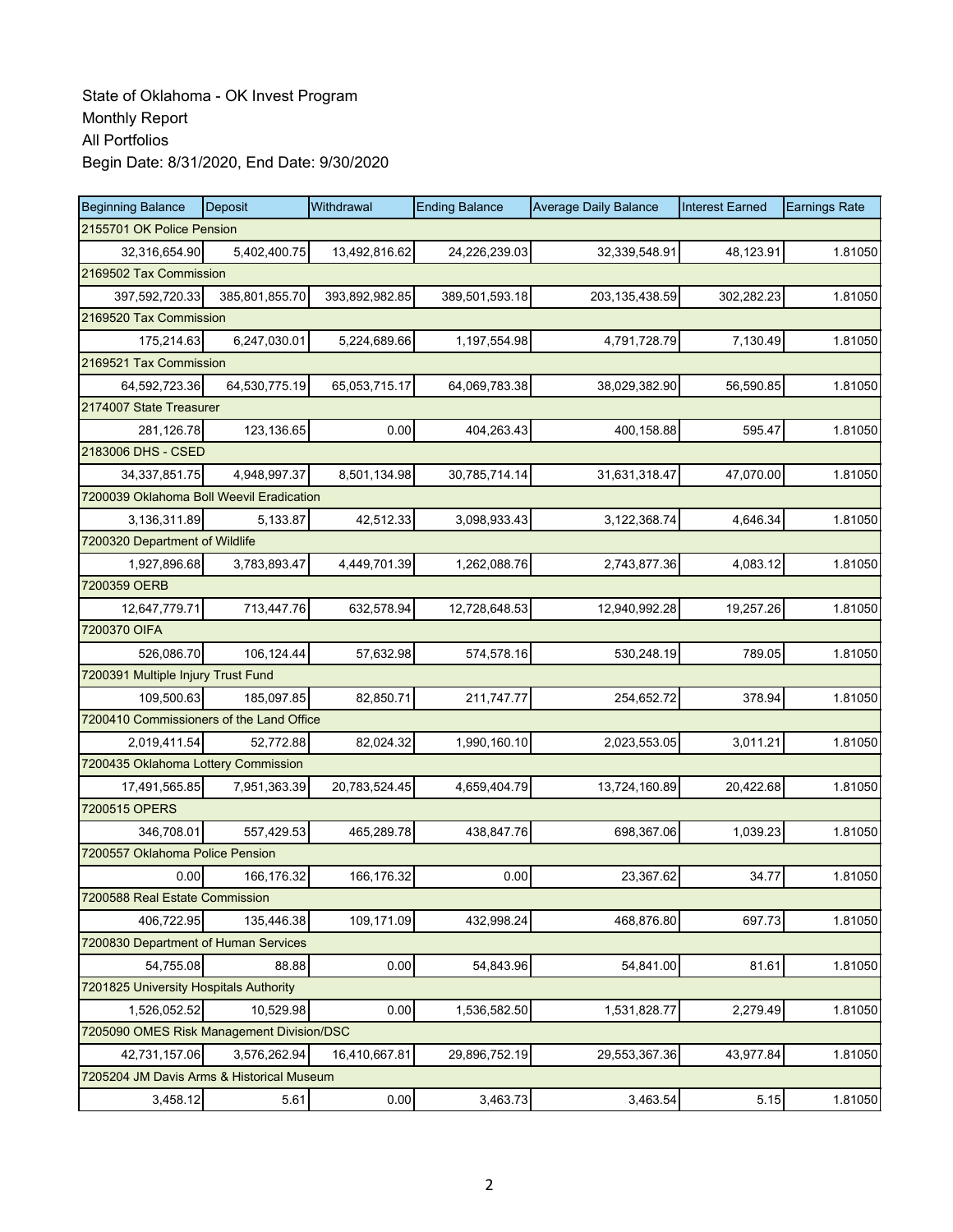| <b>Beginning Balance</b>                          | Deposit                                | Withdrawal   | <b>Ending Balance</b> | <b>Average Daily Balance</b> | <b>Interest Earned</b> | <b>Earnings Rate</b> |  |  |  |  |
|---------------------------------------------------|----------------------------------------|--------------|-----------------------|------------------------------|------------------------|----------------------|--|--|--|--|
| 7205320 Department of Wildlife                    |                                        |              |                       |                              |                        |                      |  |  |  |  |
| 882.522.07                                        | 44,847.26                              | 175,860.47   | 751,508.86            | 821,097.44                   | 1,221.86               | 1.81050              |  |  |  |  |
|                                                   | 7205359 Sustaining OK Energy Resources |              |                       |                              |                        |                      |  |  |  |  |
| 5,812,119.56                                      | 81,594.10                              | 38,814.12    | 5,854,899.54          | 5,858,708.97                 | 8,718.24               | 1.81050              |  |  |  |  |
|                                                   | 7205435 Oklahoma Lottery Commission    |              |                       |                              |                        |                      |  |  |  |  |
| 150,414.85                                        | 6,174.34                               | 40,465.08    | 116,124.11            | 120,810.80                   | 179.78                 | 1.81050              |  |  |  |  |
| 7205515 OPERS                                     |                                        |              |                       |                              |                        |                      |  |  |  |  |
| 235,524.48                                        | 69,736.67                              | 0.00         | 305,261.15            | 258,145.56                   | 384.14                 | 1.81050              |  |  |  |  |
| 7205563 OK Bd for Private Vocational Schools      |                                        |              |                       |                              |                        |                      |  |  |  |  |
| 69,454.14                                         | 84,763.75                              | 10,834.77    | 143,383.12            | 145,874.52                   | 217.07                 | 1.81050              |  |  |  |  |
| 7205630 Oklahoma Department of Securities         |                                        |              |                       |                              |                        |                      |  |  |  |  |
| 943,965.93                                        | 26,037.70                              | 13,136.67    | 956,866.96            | 960,720.59                   | 1,429.63               | 1.81050              |  |  |  |  |
| 7205807 Oklahoma Health Care Authority            |                                        |              |                       |                              |                        |                      |  |  |  |  |
| 2,795,747.34                                      | 5,225,763.52                           | 0.00         | 8,021,510.86          | 4,038,261.94                 | 6,009.27               | 1.81050              |  |  |  |  |
| 7210270 State Election Board                      |                                        |              |                       |                              |                        |                      |  |  |  |  |
| 4,247,416.66                                      | 6,995.39                               | 26,655.33    | 4,227,756.72          | 4,230,179.44                 | 6,294.85               | 1.81050              |  |  |  |  |
| 7210320 Department of Wildlife                    |                                        |              |                       |                              |                        |                      |  |  |  |  |
| 8,030,792.36                                      | 12,263.36                              | 271,627.33   | 7,771,428.39          | 7,908,637.19                 | 11,768.70              | 1.81050              |  |  |  |  |
| 7210350 Oklahoma Historical Society               |                                        |              |                       |                              |                        |                      |  |  |  |  |
| 28.88                                             | 0.05                                   | 0.00         | 28.93                 | 28.93                        | 0.04                   | 1.81050              |  |  |  |  |
| 7210400 Office of Juvenile Affairs                |                                        |              |                       |                              |                        |                      |  |  |  |  |
| 31,246.95                                         | 50.72                                  | 0.00         | 31,297.67             | 31,295.98                    | 46.57                  | 1.81050              |  |  |  |  |
| 7210410 Commissioners of the Land Office          |                                        |              |                       |                              |                        |                      |  |  |  |  |
| 129,918.21                                        | 210.01                                 | 0.00         | 130,128.22            | 130,121.22                   | 193.63                 | 1.81050              |  |  |  |  |
| 7210515 OPERS                                     |                                        |              |                       |                              |                        |                      |  |  |  |  |
| 100,774.70                                        | 11,209.15                              | 0.00         | 111,983.85            | 105,098.04                   | 156.39                 | 1.81050              |  |  |  |  |
| 7210570 State Board of Licensure for Professional |                                        |              |                       |                              |                        |                      |  |  |  |  |
| 612,825.55                                        | 968.61                                 | 250,000.00   | 363,794.16            | 480,428.54                   | 714.92                 | 1.81050              |  |  |  |  |
| 7210588 Real Estate Commission                    |                                        |              |                       |                              |                        |                      |  |  |  |  |
| 534,985.73                                        | 14,458.50                              | 6,939.52     | 542,504.71            | 543,940.97                   | 809.43                 | 1.81050              |  |  |  |  |
| 7215270 State of Oklahoma Election Board          |                                        |              |                       |                              |                        |                      |  |  |  |  |
| 10,309,954.12                                     | 17,046.82                              | 121,346.33   | 10,205,654.61         | 10,211,563.82                | 15,195.65              | 1.81050              |  |  |  |  |
| 7215320 Department of Wildlife                    |                                        |              |                       |                              |                        |                      |  |  |  |  |
| 3,598,322.44                                      | 23,654.96                              | 0.00         | 3,621,977.40          | 3,614,058.90                 | 5,378.02               | 1.81050              |  |  |  |  |
| 7215566 Tourism & Recreation Department           |                                        |              |                       |                              |                        |                      |  |  |  |  |
| 13,712,072.56                                     | 1,423,330.39                           | 1,348,214.55 | 13,787,188.40         | 13,519,179.97                | 20,117.65              | 1.81050              |  |  |  |  |
| 7215585 Department of Public Safety               |                                        |              |                       |                              |                        |                      |  |  |  |  |
| 396,961.24                                        | 647.60                                 | 14,399.86    | 383,208.98            | 393,214.48                   | 585.14                 | 1.81050              |  |  |  |  |
| 7215670 JD McCarty Center                         |                                        |              |                       |                              |                        |                      |  |  |  |  |
| 877,663.32                                        | 1,424.64                               | 0.00         | 879,087.96            | 879,040.47                   | 1,308.08               | 1.81050              |  |  |  |  |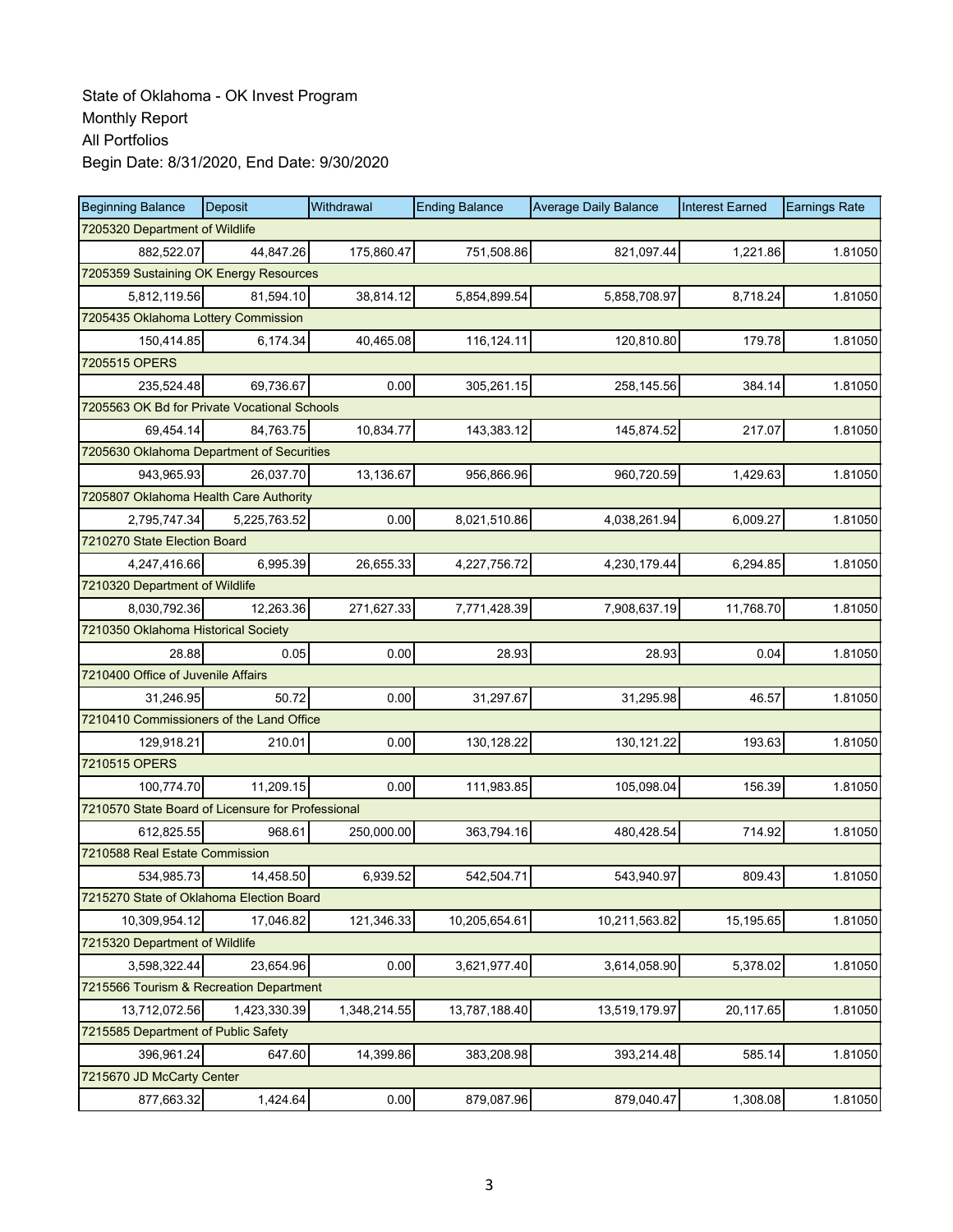| <b>Beginning Balance</b>                    | Deposit                                       | Withdrawal   | <b>Ending Balance</b> | <b>Average Daily Balance</b> | <b>Interest Earned</b> | <b>Earnings Rate</b> |  |  |  |  |
|---------------------------------------------|-----------------------------------------------|--------------|-----------------------|------------------------------|------------------------|----------------------|--|--|--|--|
| 7215825 University Hospitals Authority      |                                               |              |                       |                              |                        |                      |  |  |  |  |
| 2,265,877.56                                | 23,341.49                                     | 0.00         | 2,289,219.05          | 2,270,743.08                 | 3.379.05               | 1.81050              |  |  |  |  |
|                                             | 7216805 Department of Rehabilitation Services |              |                       |                              |                        |                      |  |  |  |  |
| 752,133.92                                  | 10,737.72                                     | 31,085.00    | 731,786.64            | 740,759.97                   | 1,102.31               | 1.81050              |  |  |  |  |
|                                             | 7220090 OSF Building Project Fund             |              |                       |                              |                        |                      |  |  |  |  |
| 0.42                                        | 0.00                                          | 0.00         | 0.42                  | 0.42                         | 0.00                   | 1.81050              |  |  |  |  |
| 7220320 Dept of Wildlife Conservation       |                                               |              |                       |                              |                        |                      |  |  |  |  |
| 3,531,231.99                                | 822,908.74                                    | 0.00         | 4,354,140.73          | 3,948,074.31                 | 5,875.06               | 1.81050              |  |  |  |  |
| 7220585 Department of Public Safety         |                                               |              |                       |                              |                        |                      |  |  |  |  |
| 4,433,995.37                                | 7,314.51                                      | 42,296.68    | 4,399,013.20          | 4,428,732.66                 | 6,590.32               | 1.81050              |  |  |  |  |
| 7220830 Department of Human Services        |                                               |              |                       |                              |                        |                      |  |  |  |  |
| 13,529.66                                   | 21.96                                         | 0.00         | 13,551.62             | 13,550.89                    | 20.16                  | 1.81050              |  |  |  |  |
| 7225040 Department of Agriculture           |                                               |              |                       |                              |                        |                      |  |  |  |  |
| 370.762.92                                  | 5,828.79                                      | 4,019.49     | 372,572.22            | 372,193.10                   | 553.85                 | 1.81050              |  |  |  |  |
| 7225830 Department of Human Services        |                                               |              |                       |                              |                        |                      |  |  |  |  |
| 3, 131, 774. 72                             | 36,572.44                                     | 0.00         | 3,168,347.16          | 3,139,202.88                 | 4,671.39               | 1.81050              |  |  |  |  |
| 7230220 Oklahoma Crime Victims Compensation |                                               |              |                       |                              |                        |                      |  |  |  |  |
| 2,525,915.75                                | 260,051.17                                    | 510,294.34   | 2,275,672.58          | 2,511,763.34                 | 3,737.71               | 1.81050              |  |  |  |  |
| 7230345 Department of Transportation        |                                               |              |                       |                              |                        |                      |  |  |  |  |
| 2,105,320.57                                | 475,844.53                                    | 443,914.88   | 2,137,250.22          | 2,167,781.08                 | 3,225.84               | 1.81050              |  |  |  |  |
| 7230695 Tax Commission                      |                                               |              |                       |                              |                        |                      |  |  |  |  |
| 500,000.00                                  | 1,148,353.67                                  | 1,148,004.67 | 500,349.00            | 567,839.67                   | 844.99                 | 1.81050              |  |  |  |  |
| 7230807 Health Care Authority               |                                               |              |                       |                              |                        |                      |  |  |  |  |
| 226,769.29                                  | 7,058,762.99                                  | 7,261,939.00 | 23,593.28             | 2,650,754.61                 | 3,944.54               | 1.81050              |  |  |  |  |
| 7235605 Regents for Higher Education        |                                               |              |                       |                              |                        |                      |  |  |  |  |
| 4,991,013.54                                | 1,443,565.70                                  | 4,040,879.00 | 2,393,700.24          | 4,126,751.02                 | 6,140.94               | 1.81050              |  |  |  |  |
| 7240807 Health Care Authority               |                                               |              |                       |                              |                        |                      |  |  |  |  |
| 13,643,298.10                               | 22,145.53                                     | 0.00         | 13,665,443.63         | 13,664,705.45                | 20,334.20              | 1.81050              |  |  |  |  |
| 7244090 OMES Dept of Central Services       |                                               |              |                       |                              |                        |                      |  |  |  |  |
| 967,959.43                                  | 251,460.52                                    | 199,761.52   | 1,019,658.43          | 992,205.23                   | 1,476.48               | 1.81050              |  |  |  |  |
| 7245807 Health Care Authority               |                                               |              |                       |                              |                        |                      |  |  |  |  |
| 17,930,090.59                               | 6,840,668.42                                  | 6,399,278.89 | 18,371,480.12         | 18,734,568.40                | 27,878.58              | 1.81050              |  |  |  |  |
| 7255090 Department of Central Services      |                                               |              |                       |                              |                        |                      |  |  |  |  |
| 1,139,940.62                                | 8,226.22                                      | 1,400.70     | 1,146,766.14          | 1,145,278.31                 | 1,704.27               | 1.81050              |  |  |  |  |
| 7255585 Oklahoma Dept of Public Safety      |                                               |              |                       |                              |                        |                      |  |  |  |  |
| 22,108.01                                   | 25.28                                         | 0.00         | 22,133.29             | 22,132.45                    | 32.93                  | 1.81050              |  |  |  |  |
| 7260090 OMES Risk Management Division       |                                               |              |                       |                              |                        |                      |  |  |  |  |
| 4,650,400.52                                | 34,630.15                                     | 9,338.53     | 4,675,692.14          | 4,660,553.13                 | 6,935.29               | 1.81050              |  |  |  |  |
| 7265090 Risk Management Fund                |                                               |              |                       |                              |                        |                      |  |  |  |  |
| 217,996.28                                  | 600,000.00                                    | 231,772.73   | 586,223.55            | 146,176.12                   | 217.52                 | 1.81050              |  |  |  |  |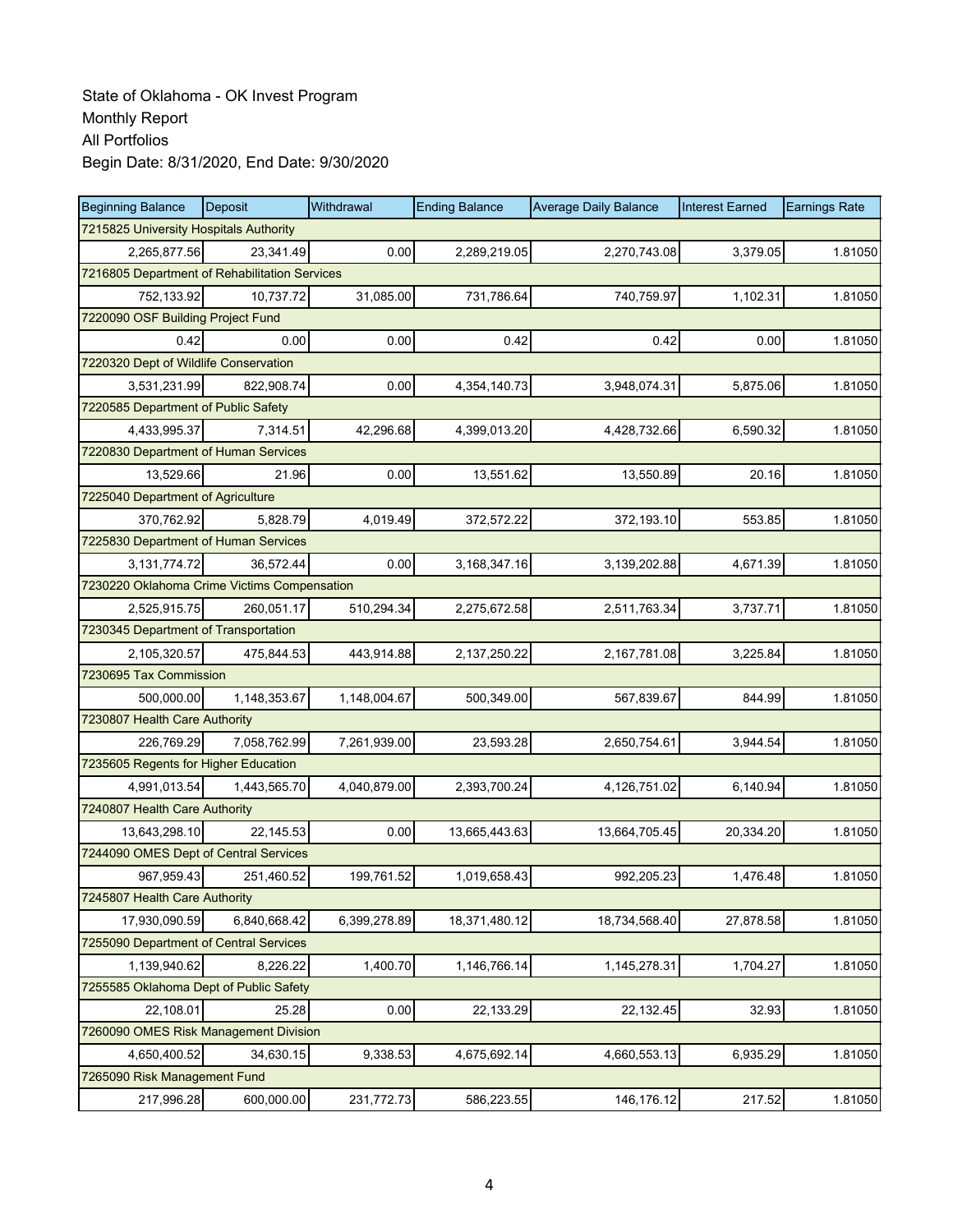| <b>Beginning Balance</b>                           | Deposit                                | Withdrawal    | <b>Ending Balance</b> | <b>Average Daily Balance</b> | <b>Interest Earned</b> | <b>Earnings Rate</b> |  |  |  |  |
|----------------------------------------------------|----------------------------------------|---------------|-----------------------|------------------------------|------------------------|----------------------|--|--|--|--|
| 7275740 OST - SEED                                 |                                        |               |                       |                              |                        |                      |  |  |  |  |
| 28,938.73                                          | 47.63                                  | 550.07        | 28,436.29             | 28,801.39                    | 42.86                  | 1.81050              |  |  |  |  |
|                                                    | 7280090 OMES DCS Property Distribution |               |                       |                              |                        |                      |  |  |  |  |
| 839,634.73                                         | 142,500.51                             | 50,215.40     | 931,919.84            | 909,711.66                   | 1,353.73               | 1.81050              |  |  |  |  |
| 7280345 Department of Transportation               |                                        |               |                       |                              |                        |                      |  |  |  |  |
| 421,436.95                                         | 508,763.96                             | 421,436.95    | 508,763.96            | 502,620.97                   | 747.94                 | 1.81050              |  |  |  |  |
| 7285345 Department of Transportation               |                                        |               |                       |                              |                        |                      |  |  |  |  |
| 210,535,426.22                                     | 8,802,926.45                           | 10,823,539.90 | 208,514,812.77        | 210,863,840.78               | 313,782.73             | 1.81050              |  |  |  |  |
| 7295090 Emergency & Transportation                 |                                        |               |                       |                              |                        |                      |  |  |  |  |
| 3,469,282.96                                       | 308,455.00                             | 300,000.00    | 3,477,737.96          | 3,446,561.96                 | 5,128.77               | 1.81050              |  |  |  |  |
| 7296150 University of Science & Arts               |                                        |               |                       |                              |                        |                      |  |  |  |  |
| 41.06                                              | 0.07                                   | 0.00          | 41.13                 | 41.13                        | 0.06                   | 1.81050              |  |  |  |  |
| 7303000 Tobacco Litigation Escrow Fund             |                                        |               |                       |                              |                        |                      |  |  |  |  |
| 29,770.91                                          | 48.32                                  | 0.00          | 29,819.23             | 29,817.62                    | 44.37                  | 1.81050              |  |  |  |  |
| 7360566 Tourism & Recreation Department            |                                        |               |                       |                              |                        |                      |  |  |  |  |
| 6,355,186.45                                       | 19,354.33                              | 0.00          | 6,374,540.78          | 6,366,001.05                 | 9,473.13               | 1.81050              |  |  |  |  |
| 7401105 OCIA NACEA Construction Series 2018B       |                                        |               |                       |                              |                        |                      |  |  |  |  |
| 9,720,789.27                                       | 15,778.39                              | 216,187.00    | 9,520,380.66          | 9,577,504.58                 | 14,252.11              | 1.81050              |  |  |  |  |
| 7403292 Oklahoma Department of Environmental Quali |                                        |               |                       |                              |                        |                      |  |  |  |  |
| 92,670.24                                          | 150.42                                 | 0.00          | 92,820.66             | 92,815.65                    | 138.12                 | 1.81050              |  |  |  |  |
| 7405220 District Attorneys Council                 |                                        |               |                       |                              |                        |                      |  |  |  |  |
| 5,490,748.22                                       | 9,150.62                               | 220,788.81    | 5,279,110.03          | 5,427,200.00                 | 8,076.12               | 1.81050              |  |  |  |  |
| 7406105 OCIA Tourism Revenue Fund Series 2018A     |                                        |               |                       |                              |                        |                      |  |  |  |  |
| 0.00                                               | 86,216.66                              | 43,108.33     | 43,108.33             | 40,234.44                    | 59.87                  | 1.81050              |  |  |  |  |
| 7408105 OCIA                                       |                                        |               |                       |                              |                        |                      |  |  |  |  |
| 544,102.44                                         | 878.34                                 | 538, 155.73   | 6,825.05              | 401,443.31                   | 597.38                 | 1.81050              |  |  |  |  |
| 7409105 OCIA NACEA Revenue Series 2018B            |                                        |               |                       |                              |                        |                      |  |  |  |  |
| 312.45                                             | 89,140.59                              | 88,961.35     | 491.69                | 59,793.28                    | 88.98                  | 1.81050              |  |  |  |  |
| 7410105 OCIA Capitol Repair Construction Series 20 |                                        |               |                       |                              |                        |                      |  |  |  |  |
| 2,994.60                                           | 9.89                                   | 0.00          | 3,004.49              | 3,004.16                     | 4.47                   | 1.81050              |  |  |  |  |
| 7411105 OCIA Capitol Repair Revenue Series 2018C   |                                        |               |                       |                              |                        |                      |  |  |  |  |
| 4,104.46                                           | 435,951.37                             | 435,548.96    | 4,506.87              | 62,566.65                    | 93.10                  | 1.81050              |  |  |  |  |
| 7412105 OCIA                                       |                                        |               |                       |                              |                        |                      |  |  |  |  |
| 11,651.07                                          | 1,254,693.18                           | 1,252,687.50  | 13,656.75             | 890,471.14                   | 1,325.09               | 1.81050              |  |  |  |  |
| 7415105 OCIA DOC Construction Series 2018D         |                                        |               |                       |                              |                        |                      |  |  |  |  |
| 77,985,113.97                                      | 0.00                                   | 3,472,208.47  | 74,512,905.50         | 75,837,958.19                | 112,853.12             | 1.81050              |  |  |  |  |
| 7416000 OSF - Oil Overcharge                       |                                        |               |                       |                              |                        |                      |  |  |  |  |
| 289,310.62                                         | 469.60                                 | 0.00          | 289,780.22            | 289,764.57                   | 431.19                 | 1.81050              |  |  |  |  |
| 7416105 OCIA DOC Revenue Series 2018D              |                                        |               |                       |                              |                        |                      |  |  |  |  |
| 8,066.10                                           | 1,501,691.12                           | 1,500,935.42  | 8,821.80              | 609,170.78                   | 906.50                 | 1.81050              |  |  |  |  |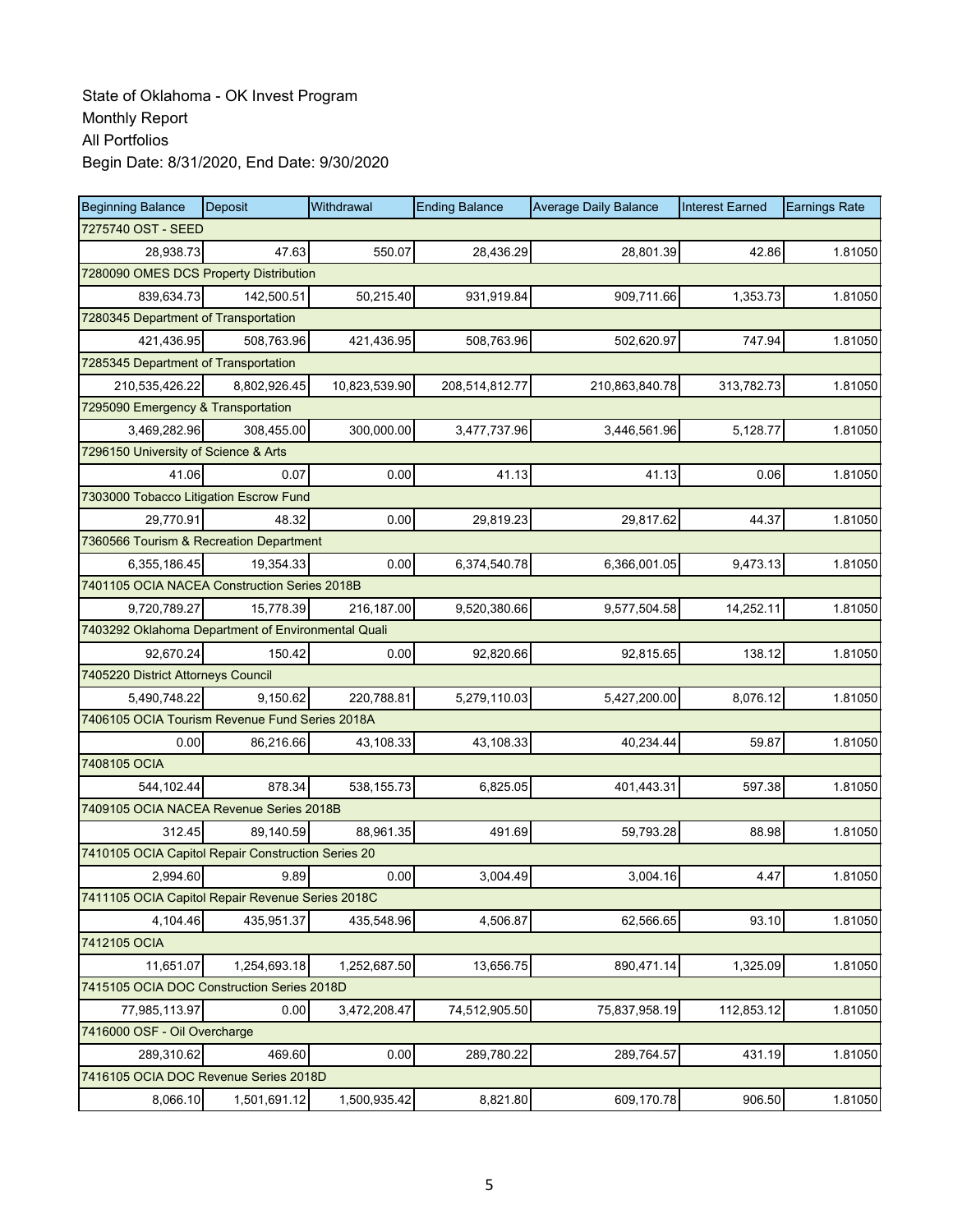| <b>Beginning Balance</b>                       | Deposit      | Withdrawal   | <b>Ending Balance</b> | <b>Average Daily Balance</b> | <b>Interest Earned</b> | <b>Earnings Rate</b> |  |  |  |
|------------------------------------------------|--------------|--------------|-----------------------|------------------------------|------------------------|----------------------|--|--|--|
| 7416160 Department of Commerce                 |              |              |                       |                              |                        |                      |  |  |  |
| 2,971,556.70                                   | 9,378.37     | 0.00         | 2,980,935.07          | 2,978,191.47                 | 4,431.79               | 1.81050              |  |  |  |
| 7419105 OCIA                                   |              |              |                       |                              |                        |                      |  |  |  |
| 709,954.23                                     | 313,481.43   | 1,006,764.59 | 16,671.07             | 731,286.88                   | 1,088.21               | 1.81050              |  |  |  |
| 7420105 OCIA                                   |              |              |                       |                              |                        |                      |  |  |  |
| 5,358,045.39                                   | 8,664.27     | 0.00         | 5,366,709.66          | 5,366,420.85                 | 7,985.68               | 1.81050              |  |  |  |
| 7424105 OCIA                                   |              |              |                       |                              |                        |                      |  |  |  |
| 419,232.58                                     | 211,185.03   | 417,518.64   | 212,898.97            | 15,893.84                    | 23.65                  | 1.81050              |  |  |  |
| 7426000 OSF - Oil Overcharge                   |              |              |                       |                              |                        |                      |  |  |  |
| 2,417,337.90                                   | 3,923.77     | 0.00         | 2,421,261.67          | 2,421,130.88                 | 3,602.84               | 1.81050              |  |  |  |
| 7426160 Department of Commerce                 |              |              |                       |                              |                        |                      |  |  |  |
| 13,486,299.41                                  | 80,867.08    | 0.00         | 13,567,166.49         | 13,515,606.38                | 20,112.33              | 1.81050              |  |  |  |
| 7427105 OCIA-Revenue Series 2019B              |              |              |                       |                              |                        |                      |  |  |  |
| 30,575,858.61                                  | 50.744.43    | 3,705,029.95 | 26,921,573.09         | 28,525,394.59                | 42.448.13              | 1.81050              |  |  |  |
| 7428105 OCIA Endowed Chairs Fund               |              |              |                       |                              |                        |                      |  |  |  |
| 967,653.55                                     | 1,547.00     | 957,090.88   | 12,109.67             | 713,924.75                   | 1,062.38               | 1.81050              |  |  |  |
| 7429105 OCIA                                   |              |              |                       |                              |                        |                      |  |  |  |
| 1.38                                           | 0.00         | 1.38         | 0.00                  | 0.46                         | 0.00                   | 1.81050              |  |  |  |
| 7430010 Oklahoma State University              |              |              |                       |                              |                        |                      |  |  |  |
| 1,531,818.02                                   | 3,920,358.89 | 4,178,645.23 | 1,273,531.68          | 1,596,634.55                 | 2,375.92               | 1.81050              |  |  |  |
| 7430011 Oklahoma State University              |              |              |                       |                              |                        |                      |  |  |  |
| 1,268,428.44                                   | 2,022,839.37 | 1,842,533.17 | 1,448,734.64          | 1,470,095.58                 | 2,187.62               | 1.81050              |  |  |  |
| 7430012 Oklahoma State University              |              |              |                       |                              |                        |                      |  |  |  |
| 1,384,607.48                                   | 979,618.84   | 980,982.65   | 1,383,243.67          | 1,423,914.35                 | 2,118.90               | 1.81050              |  |  |  |
| 7430013 Oklahoma State University              |              |              |                       |                              |                        |                      |  |  |  |
| 1,070,125.86                                   | 501,841.18   | 96,174.47    | 1,475,792.57          | 1,204,714.93                 | 1,792.71               | 1.81050              |  |  |  |
| 7430014 Oklahoma State University              |              |              |                       |                              |                        |                      |  |  |  |
| 1,424,831.97                                   | 500,000.00   | 669,380.84   | 1,255,451.13          | 1,423,032.65                 | 2,117.59               | 1.81050              |  |  |  |
| 7430015 Oklahoma State University              |              |              |                       |                              |                        |                      |  |  |  |
| 2,988,033.59                                   | 4,741.09     | 159,658.75   | 2,833,115.93          | 2,927,328.94                 | 4,356.11               | 1.81050              |  |  |  |
| 7430016 Oklahoma State University              |              |              |                       |                              |                        |                      |  |  |  |
| 165,254.52                                     | 268.24       | 0.00         | 165,522.76            | 165,513.82                   | 246.30                 | 1.81050              |  |  |  |
| 7430100 Cameron University                     |              |              |                       |                              |                        |                      |  |  |  |
| 810,595.86                                     | 222,759.42   | 109,982.95   | 923,372.33            | 862,310.39                   | 1,283.19               | 1.81050              |  |  |  |
| 7430420 Langston University                    |              |              |                       |                              |                        |                      |  |  |  |
| 603,170.60                                     | 2,303,777.29 | 1,912,985.89 | 993,962.00            | 330,566.28                   | 491.91                 | 1.81050              |  |  |  |
| 7430461 Rogers State College                   |              |              |                       |                              |                        |                      |  |  |  |
| 1,257,464.72                                   | 42,598.89    | 135,914.86   | 1,164,148.75          | 1,227,551.02                 | 1,826.70               | 1.81050              |  |  |  |
| 7430505 Northwestern Oklahoma State University |              |              |                       |                              |                        |                      |  |  |  |
| 173,684.72                                     | 41,814.51    | 109,199.26   | 106,299.97            | 131,764.55                   | 196.08                 | 1.81050              |  |  |  |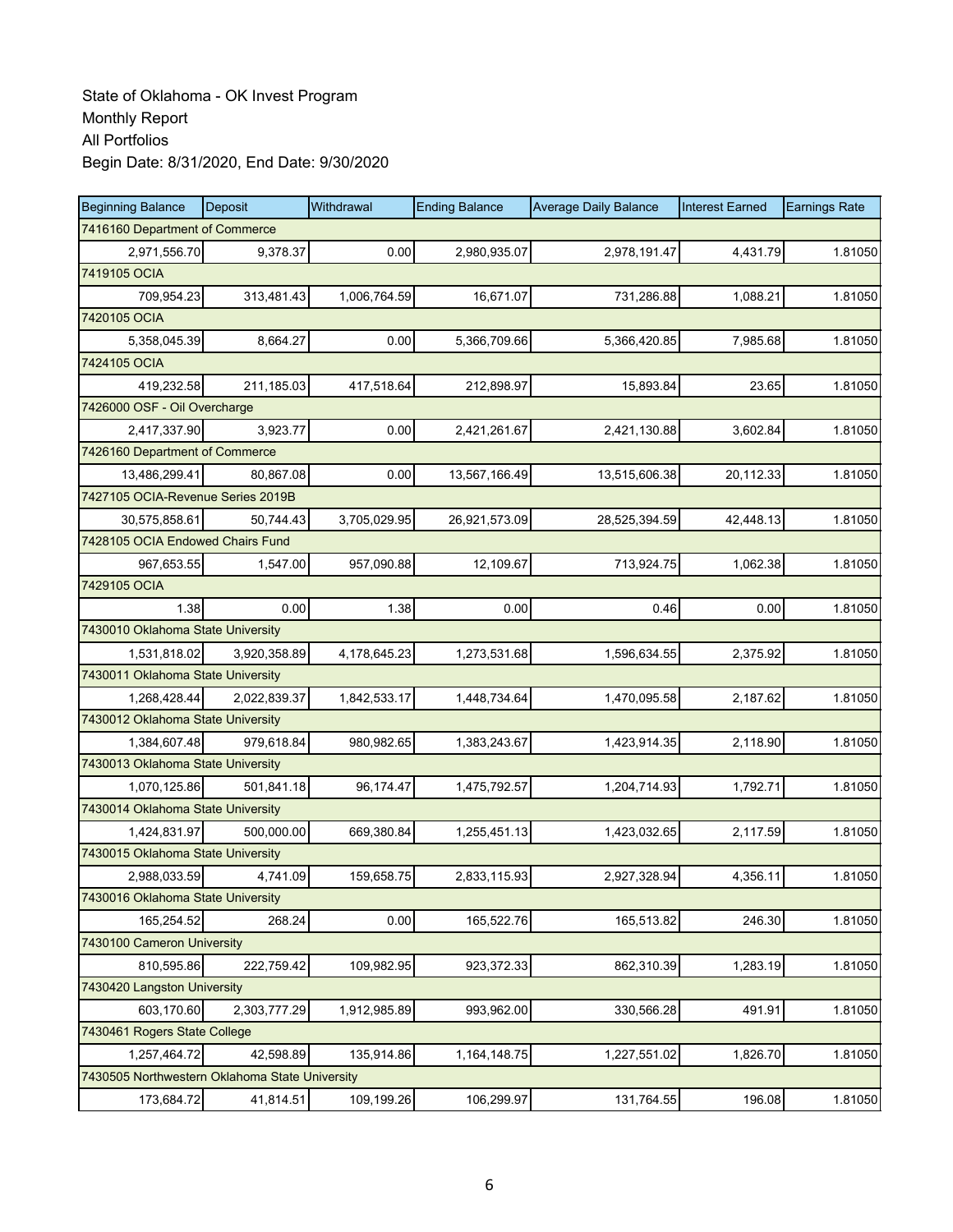| <b>Beginning Balance</b>                       | Deposit                        | Withdrawal    | <b>Ending Balance</b> | <b>Average Daily Balance</b> | <b>Interest Earned</b> | <b>Earnings Rate</b> |  |  |  |  |
|------------------------------------------------|--------------------------------|---------------|-----------------------|------------------------------|------------------------|----------------------|--|--|--|--|
| 7430530 Panhandle State University             |                                |               |                       |                              |                        |                      |  |  |  |  |
| 16,560.92                                      | 77,471.29                      | 24,204.28     | 69,827.93             | 22,777.33                    | 33.89                  | 1.81050              |  |  |  |  |
| 7430665 Southwestern Oklahoma State University |                                |               |                       |                              |                        |                      |  |  |  |  |
| 2,174,086.70                                   | 206,007.07                     | 166,082.11    | 2,214,011.66          | 2,103,702.51                 | 3,130.48               | 1.81050              |  |  |  |  |
|                                                | 7430760 University of Oklahoma |               |                       |                              |                        |                      |  |  |  |  |
| 28,901,696.70                                  | 10,054,403.53                  | 12,646,616.19 | 26,309,484.04         | 28,083,778.77                | 41,790.97              | 1.81050              |  |  |  |  |
| 7430770 OUHSC                                  |                                |               |                       |                              |                        |                      |  |  |  |  |
| 55.849.683.55                                  | 8,270,267.58                   | 6,747,585.96  | 57,372,365.17         | 58,972,530.93                | 87,755.97              | 1.81050              |  |  |  |  |
| 7430773 Oklahoma State University              |                                |               |                       |                              |                        |                      |  |  |  |  |
| 1,878,819.80                                   | 1,031,745.48                   | 1,182,655.24  | 1,727,910.04          | 1,841,951.06                 | 2,740.97               | 1.81050              |  |  |  |  |
| 7432105 OCIA 2009A Construction Fund           |                                |               |                       |                              |                        |                      |  |  |  |  |
| 1.74                                           | 0.00                           | 1.74          | 0.00                  | 0.58                         | 0.00                   | 1.81050              |  |  |  |  |
| 7434105 OCIA                                   |                                |               |                       |                              |                        |                      |  |  |  |  |
| 158,317.46                                     | 221,187.16                     | 377,816.68    | 1,687.94              | 126,288.99                   | 187.93                 | 1.81050              |  |  |  |  |
| 7436000 OSF - Oil Overcharge                   |                                |               |                       |                              |                        |                      |  |  |  |  |
| 2,651.29                                       | 4.30                           | 0.00          | 2,655.59              | 2,655.45                     | 3.95                   | 1.81050              |  |  |  |  |
| 7436105 OCIA                                   |                                |               |                       |                              |                        |                      |  |  |  |  |
| 1,016.26                                       | 225,047.77                     | 224,599.48    | 1,464.55              | 158,669.24                   | 236.11                 | 1.81050              |  |  |  |  |
| 7437105 OCIA                                   |                                |               |                       |                              |                        |                      |  |  |  |  |
| 45, 154, 191.00                                | 73,514.74                      | 5,709,799.20  | 39,517,906.54         | 42,317,267.35                | 62,971.57              | 1.81050              |  |  |  |  |
| 7438105 OCIA                                   |                                |               |                       |                              |                        |                      |  |  |  |  |
| 1,681.50                                       | 529,458.69                     | 528,958.33    | 2,181.86              | 72,692.96                    | 108.17                 | 1.81050              |  |  |  |  |
| 7440105 OCIA Operations & Maintenance          |                                |               |                       |                              |                        |                      |  |  |  |  |
| 9.83                                           | 0.00                           | 9.83          | 0.00                  | 4.26                         | 0.01                   | 1.81050              |  |  |  |  |
| 7442105 OCIA                                   |                                |               |                       |                              |                        |                      |  |  |  |  |
| 10,802.84                                      | 1,147,372.32                   | 1,146,317.62  | 11,857.54             | 814,244.72                   | 1,211.66               | 1.81050              |  |  |  |  |
| 7443105 OCIA                                   |                                |               |                       |                              |                        |                      |  |  |  |  |
| 665,057.47                                     | 180,629.39                     | 839,891.66    | 5,795.20              | 311,635.19                   | 463.74                 | 1.81050              |  |  |  |  |
| 7444835 Water Resources Board                  |                                |               |                       |                              |                        |                      |  |  |  |  |
| 4,761,141.96                                   | 15,151.48                      | 43,034.07     | 4,733,259.37          | 4,748,999.03                 | 7,066.90               | 1.81050              |  |  |  |  |
| 7445105 Oklahoma Capital Improvement           |                                |               |                       |                              |                        |                      |  |  |  |  |
| 6,803.64                                       | 800,648.22                     | 799,914.58    | 7,537.28              | 114,168.10                   | 169.89                 | 1.81050              |  |  |  |  |
| 7445835 Water Resources Board                  |                                |               |                       |                              |                        |                      |  |  |  |  |
| 2,361,122.25                                   | 17,980.76                      | 123,422.48    | 2,255,680.53          | 2,320,992.30                 | 3,453.83               | 1.81050              |  |  |  |  |
| 7446105 Capital Improvement Authority          |                                |               |                       |                              |                        |                      |  |  |  |  |
| 264,724.57                                     | 429.68                         | 0.00          | 265,154.25            | 265,139.93                   | 394.55                 | 1.81050              |  |  |  |  |
| 7447105 OCIA                                   |                                |               |                       |                              |                        |                      |  |  |  |  |
| 65,712.80                                      | 178,469.55                     | 242,300.00    | 1,882.35              | 167,687.53                   | 249.53                 | 1.81050              |  |  |  |  |
| 7448105 OCIA                                   |                                |               |                       |                              |                        |                      |  |  |  |  |
| 747.89                                         | 0.85                           | 0.00          | 748.74                | 748.71                       | 1.11                   | 1.81050              |  |  |  |  |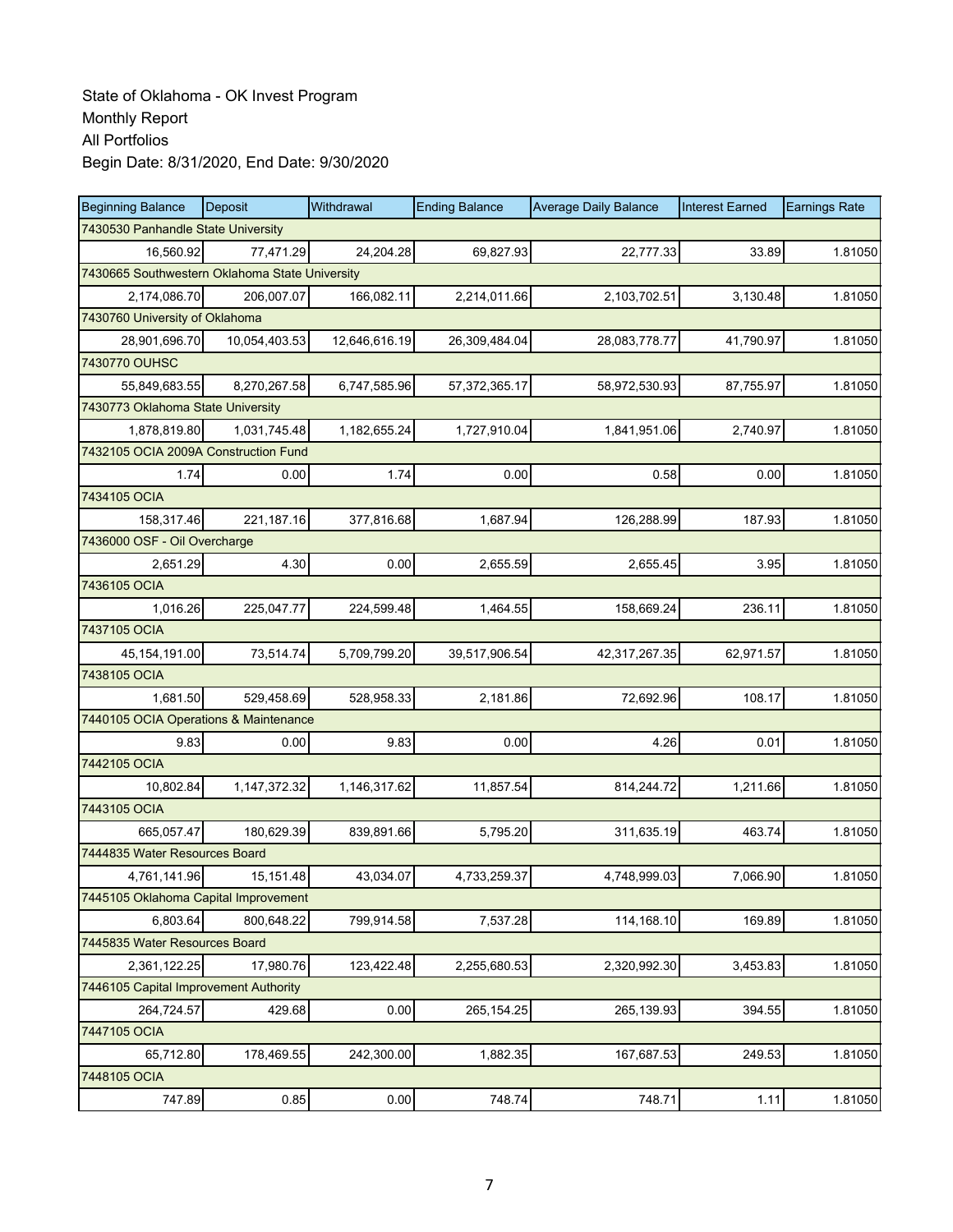| <b>Beginning Balance</b>                 | Deposit    | Withdrawal   | <b>Ending Balance</b> | <b>Average Daily Balance</b> | <b>Interest Earned</b> | <b>Earnings Rate</b> |
|------------------------------------------|------------|--------------|-----------------------|------------------------------|------------------------|----------------------|
| 7449105 OCIA                             |            |              |                       |                              |                        |                      |
| 4.73                                     | 0.00       | 4.73         | 0.00                  | 2.05                         | 0.00                   | 1.81050              |
| 7455105 OCIA                             |            |              |                       |                              |                        |                      |
| 2,996.60                                 | 352,656.16 | 352,333.34   | 3,319.42              | 50.286.44                    | 74.83                  | 1.81050              |
| 7455160 Department of Commerce           |            |              |                       |                              |                        |                      |
| 133,923.70                               | 47,106.04  | 0.00         | 181,029.74            | 160,218.21                   | 238.42                 | 1.81050              |
| 7460100 Cameron University               |            |              |                       |                              |                        |                      |
| 1,395,405.85                             | 2,270.46   | 27,516.00    | 1,370,160.31          | 1,390,263.03                 | 2,068.83               | 1.81050              |
| 7460760 University of Oklahoma           |            |              |                       |                              |                        |                      |
| 167,474.67                               | 271.84     | 0.00         | 167,746.51            | 167,737.45                   | 249.61                 | 1.81050              |
| 7462105 OK Capital Improvement Authority |            |              |                       |                              |                        |                      |
| 4,569.46                                 | 492,464.28 | 491,691.66   | 5,342.08              | 349,500.49                   | 520.09                 | 1.81050              |
| 7464105 OCIA                             |            |              |                       |                              |                        |                      |
| 17,027,392.50                            | 28,264.25  | 1,249,857.71 | 15,805,799.04         | 16,346,598.54                | 24,325.08              | 1.81050              |
| 7470010 Oklahoma State University        |            |              |                       |                              |                        |                      |
| 1,725,118.23                             | 2,800.11   | 151,819.81   | 1,576,098.53          | 1,651,915.10                 | 2,458.19               | 1.81050              |
| 7470014 Oklahoma State University        |            |              |                       |                              |                        |                      |
| 3.53                                     | 0.01       | 3.54         | 0.00                  | 1.53                         | 0.00                   | 1.81050              |
| 7471835 Water Resources Board            |            |              |                       |                              |                        |                      |
| 1,078,953.37                             | 1,751.33   | 0.00         | 1,080,704.70          | 1,080,646.32                 | 1,608.09               | 1.81050              |
| 7472835 Water Resources Board            |            |              |                       |                              |                        |                      |
| 35,984,710.64                            | 54,819.86  | 7,890,800.37 | 28, 148, 730. 13      | 33,460,366.91                | 49,791.78              | 1.81050              |
| 7473835 Water Resources Board            |            |              |                       |                              |                        |                      |
| 17,530,188.44                            | 18,962.73  | 1,931,568.64 | 15,617,582.53         | 16,866,373.05                | 25,098.55              | 1.81050              |
| 7475750 Tulsa Community College          |            |              |                       |                              |                        |                      |
| 5,948.27                                 | 9.66       | 0.00         | 5,957.93              | 5,957.61                     | 8.87                   | 1.81050              |
| 7476760 University of Oklahoma           |            |              |                       |                              |                        |                      |
| 12,679,860.52                            | 20,581.69  | 0.00         | 12,700,442.21         | 12,699,756.15                | 18,898.28              | 1.81050              |
| 7479010 Oklahoma State University        |            |              |                       |                              |                        |                      |
| 26,869,476.68                            | 43,654.60  | 3,561,525.16 | 23,351,606.12         | 25,022,084.78                | 37,234.92              | 1.81050              |
| 7481633 Oklahoma City Community College  |            |              |                       |                              |                        |                      |
| 0.03                                     | 0.00       | 0.00         | 0.03                  | 0.03                         | 0.00                   | 1.81050              |
| 7482105 OCIA                             |            |              |                       |                              |                        |                      |
| 11,585.50                                | 18.81      | 0.00         | 11,604.31             | 11,603.68                    | 17.27                  | 1.81050              |
| 7483633 OCCC 2010 Bond                   |            |              |                       |                              |                        |                      |
| 0.06                                     | 0.00       | 0.00         | 0.06                  | 0.06                         | 0.00                   | 1.81050              |
| 7485010 Oklahoma State University        |            |              |                       |                              |                        |                      |
| 515,199.75                               | 837.82     | 84,668.78    | 431,368.79            | 441,485.50                   | 656.97                 | 1.81050              |
| 7486010 Oklahoma State University        |            |              |                       |                              |                        |                      |
| 10,856.26                                | 17.61      | 0.00         | 10,873.87             | 10,873.28                    | 16.18                  | 1.81050              |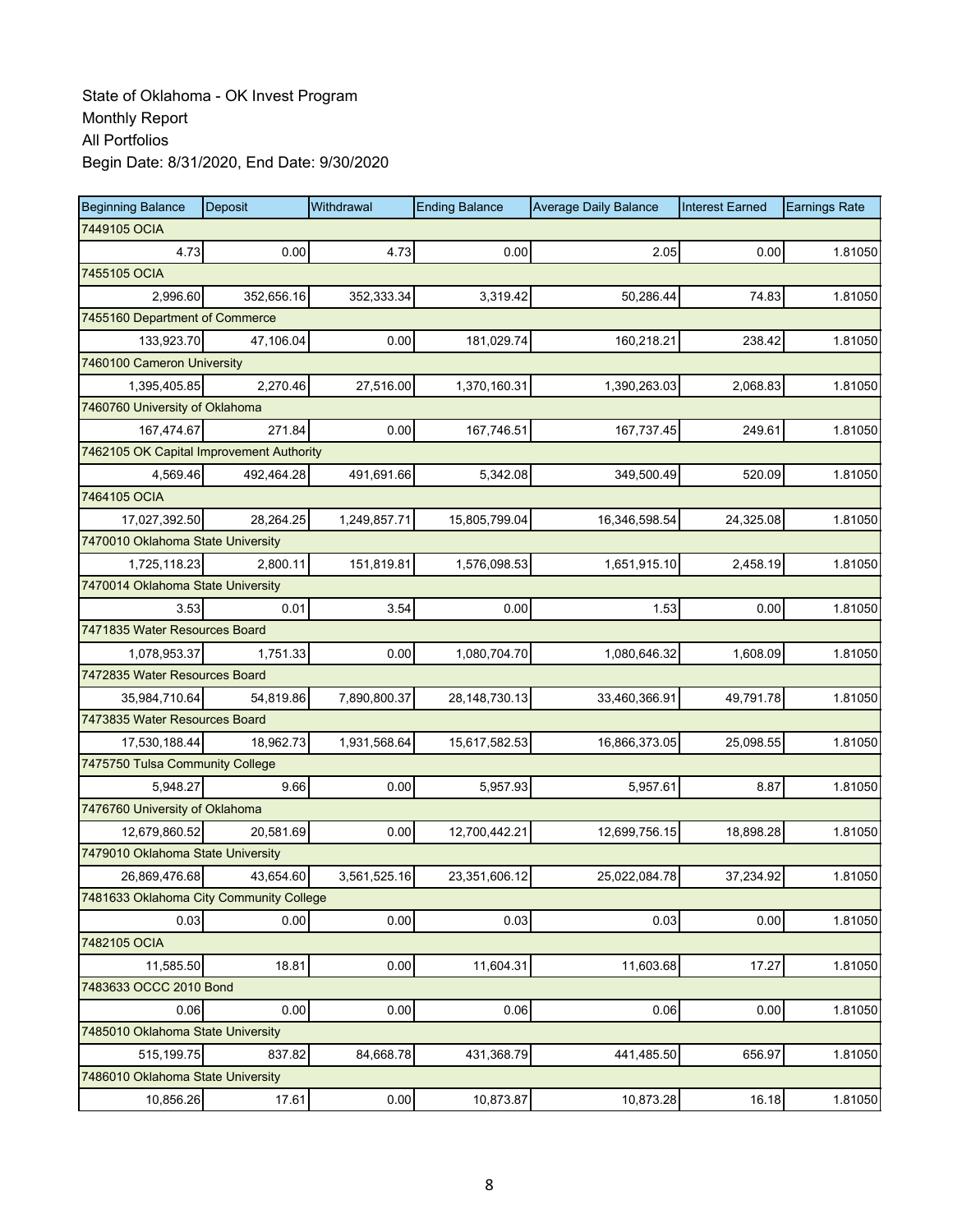| <b>Beginning Balance</b>                 | Deposit      | Withdrawal   | <b>Ending Balance</b> | <b>Average Daily Balance</b> | <b>Interest Earned</b> | <b>Earnings Rate</b> |
|------------------------------------------|--------------|--------------|-----------------------|------------------------------|------------------------|----------------------|
| 7487010 Oklahoma State University        |              |              |                       |                              |                        |                      |
| 1,000,402.06                             | 1,644.08     | 137,277.20   | 864,768.94            | 963,132.66                   | 1,433.22               | 1.81050              |
| 7488010 Oklahoma State University        |              |              |                       |                              |                        |                      |
| 1,900,476.01                             | 3,209.84     | 192,509.84   | 1,711,176.01          | 1,797,954.48                 | 2,675.50               | 1.81050              |
| 7488105 OCIA                             |              |              |                       |                              |                        |                      |
| 472.81                                   | 3,218.67     | 3,216.09     | 475.39                | 1,616.28                     | 2.41                   | 1.81050              |
| 7489105 OCIA                             |              |              |                       |                              |                        |                      |
| 3,042.77                                 | 825.68       | 0.00         | 3,868.45              | 3,840.93                     | 5.72                   | 1.81050              |
| 7490010Oklahoma State University         |              |              |                       |                              |                        |                      |
| 47,376.22                                | 76.90        | 0.00         | 47,453.12             | 47,450.56                    | 70.61                  | 1.81050              |
| 7490013Oklahoma State University         |              |              |                       |                              |                        |                      |
| 27,946.61                                | 0.00         | 3,773.56     | 24,173.05             | 25,978.84                    | 38.66                  | 1.81050              |
| 7490015Oklahoma State University         |              |              |                       |                              |                        |                      |
| 371,221.01                               | 59.652.30    | 340,697.31   | 90,176.00             | 96.182.87                    | 143.13                 | 1.81050              |
| 7490270 Oklahoma State Election Board    |              |              |                       |                              |                        |                      |
| 2,549,245.94                             | 4,145.63     | 89,105.94    | 2,464,285.63          | 2,531,241.14                 | 3,766.69               | 1.81050              |
| 7490760 University of Oklahoma           |              |              |                       |                              |                        |                      |
| 9.697.41                                 | 1,644,812.58 | 363,417.00   | 1,291,092.99          | 440.089.80                   | 654.89                 | 1.81050              |
| 7490773Oklahoma State University         |              |              |                       |                              |                        |                      |
| 68,666.68                                | 3,341.46     | 0.00         | 72,008.14             | 70,604.76                    | 105.07                 | 1.81050              |
| 7491220 District Attorneys Council       |              |              |                       |                              |                        |                      |
| 6,782,686.08                             | 3,297.03     | 1,174,737.77 | 5,611,245.34          | 6,103,377.47                 | 9,082.33               | 1.81050              |
| 7510410 Commissioners of the Land Office |              |              |                       |                              |                        |                      |
| 910,296.45                               | 0.00         | 26,889.82    | 883,406.63            | 891,064.77                   | 1,325.98               | 1.81050              |
| 7511410 Commissioners of the Land Office |              |              |                       |                              |                        |                      |
| 5,718,910.89                             | 0.00         | 628,033.13   | 5,090,877.76          | 5,497,460.46                 | 8,180.67               | 1.81050              |
| 7518410 Commissioners of the Land Office |              |              |                       |                              |                        |                      |
| 762,996.68                               | 0.00         | 0.00         | 762,996.68            | 762,996.68                   | 1,135.40               | 1.81050              |
| 7519410 Commissioners of the Land Office |              |              |                       |                              |                        |                      |
| 1,003,985.37                             | 0.00         | 71,463.75    | 932,521.62            | 999,221.12                   | 1,486.92               | 1.81050              |
| 7600010 Oklahoma State University        |              |              |                       |                              |                        |                      |
| 4,829,130.67                             | 384,071.36   | 222,023.67   | 4,991,178.36          | 4,776,383.67                 | 7,107.65               | 1.81050              |
| 7600100 Cameron University               |              |              |                       |                              |                        |                      |
| 1,002,641.60                             | 48,077.80    | 160,445.21   | 890,274.19            | 1,003,086.54                 | 1,492.68               | 1.81050              |
| 7600120 University of Central Oklahoma   |              |              |                       |                              |                        |                      |
| 2,723,644.36                             | 50,916.91    | 0.00         | 2,774,561.27          | 2,738,788.24                 | 4,075.54               | 1.81050              |
| 7600150 University of Science & Arts     |              |              |                       |                              |                        |                      |
| 1,163,966.66                             | 48,396.76    | 6,333.25     | 1,206,030.17          | 1,173,035.74                 | 1,745.57               | 1.81050              |
| 7600230 East Central University          |              |              |                       |                              |                        |                      |
| 1,396,947.19                             | 46,956.73    | 34,824.28    | 1,409,079.64          | 1,390,366.76                 | 2,068.98               | 1.81050              |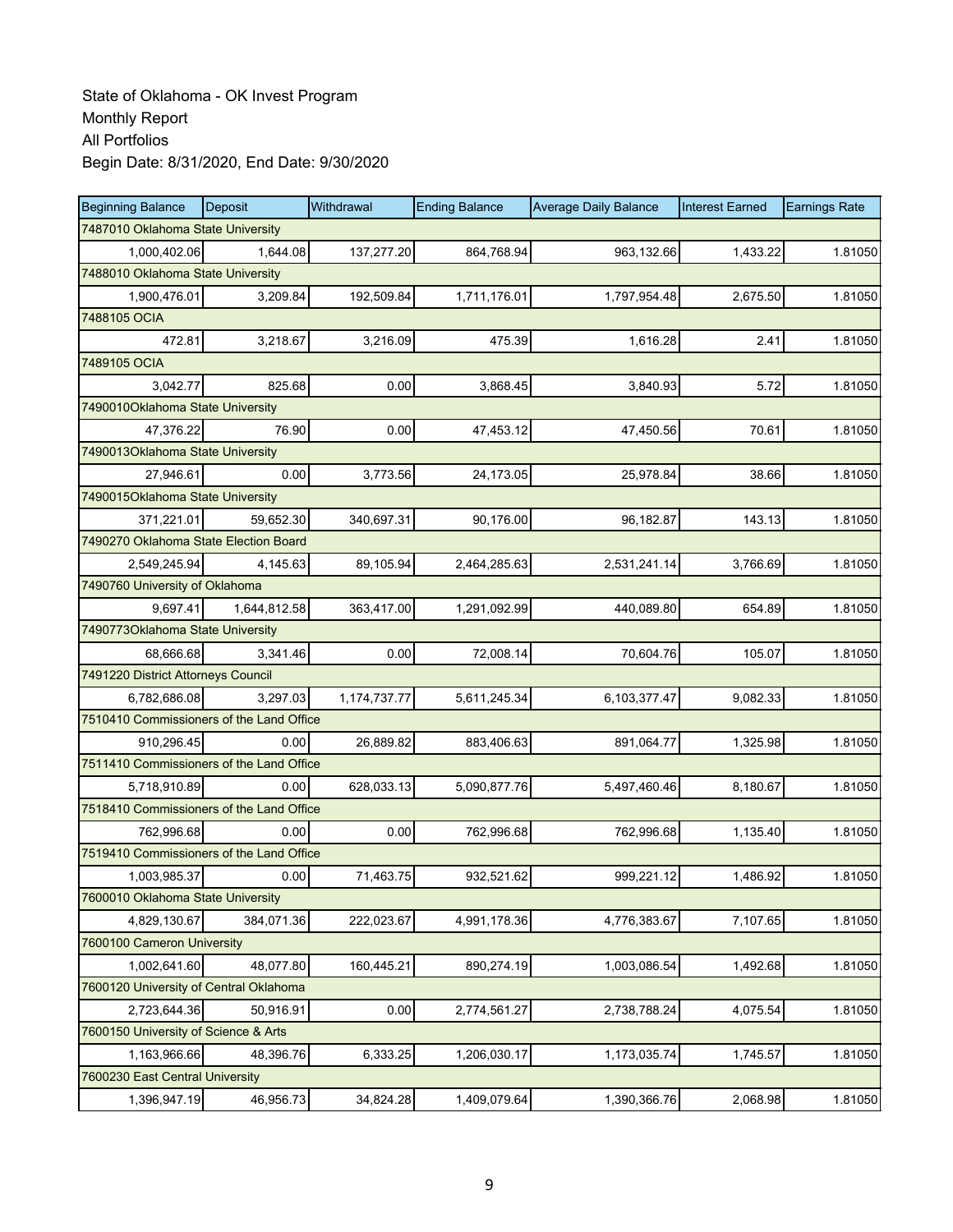| <b>Beginning Balance</b>                       | Deposit    | Withdrawal  | <b>Ending Balance</b> | <b>Average Daily Balance</b> | <b>Interest Earned</b> | <b>Earnings Rate</b> |  |  |
|------------------------------------------------|------------|-------------|-----------------------|------------------------------|------------------------|----------------------|--|--|
| 7600420 Langston University                    |            |             |                       |                              |                        |                      |  |  |
| 2,282,766.16                                   | 45,504.70  | 0.00        | 2,328,270.86          | 2,296,086.04                 | 3,416.76               | 1.81050              |  |  |
| 7600485 Northeastern State University          |            |             |                       |                              |                        |                      |  |  |
| 2,363,669.01                                   | 50,353.66  | 86,505.35   | 2,327,517.32          | 2,294,569.46                 | 3,414.51               | 1.81050              |  |  |
| 7600490 Northern Oklahoma College              |            |             |                       |                              |                        |                      |  |  |
| 1,526,565.17                                   | 44,268.61  | 79,655.13   | 1,491,178.65          | 1,514,793.62                 | 2,254.14               | 1.81050              |  |  |
| 7600505 Northwestern Oklahoma State University |            |             |                       |                              |                        |                      |  |  |
| 1,941,593.46                                   | 46,467.00  | 23,624.47   | 1,964,435.99          | 1,938,824.18                 | 2,885.13               | 1.81050              |  |  |
| 7600530 Panhandle State University             |            |             |                       |                              |                        |                      |  |  |
| 328,471.97                                     | 46,970.82  | 180, 173.35 | 195,269.44            | 208,904.43                   | 310.87                 | 1.81050              |  |  |
| 7600660 Southeastern Oklahoma State Unversity  |            |             |                       |                              |                        |                      |  |  |
| 57,989.84                                      | 46,537.52  | 52,646.95   | 51,880.41             | 28,537.65                    | 42.47                  | 1.81050              |  |  |
| 7600665 Southwestern Oklahoma State University |            |             |                       |                              |                        |                      |  |  |
| 2,361,556.49                                   | 47,213.09  | 173,253.94  | 2,235,515.64          | 2,290,756.72                 | 3,408.83               | 1.81050              |  |  |
| 7600760 University of Oklahoma                 |            |             |                       |                              |                        |                      |  |  |
| 2,659,097.81                                   | 380,436.69 | 0.00        | 3,039,534.50          | 2,750,838.34                 | 4,093.47               | 1.81050              |  |  |
| 7650010 Oklahoma State University              |            |             |                       |                              |                        |                      |  |  |
| 4,035,879.43                                   | 121,179.07 | 3,707.26    | 4, 153, 351. 24       | 4,067,551.89                 | 6,052.85               | 1.81050              |  |  |
| 7650100 Cameron University                     |            |             |                       |                              |                        |                      |  |  |
| 625,308.25                                     | 19,964.91  | 0.00        | 645,273.16            | 630,701.46                   | 938.54                 | 1.81050              |  |  |
| 7650120 University of Central Oklahoma         |            |             |                       |                              |                        |                      |  |  |
| 1,439,913.30                                   | 21,287.16  | 0.00        | 1,461,200.46          | 1,446,584.69                 | 2,152.64               | 1.81050              |  |  |
| 7650150 University of Science & Arts           |            |             |                       |                              |                        |                      |  |  |
| 439,733.21                                     | 18,963.00  | 38,791.83   | 419,904.38            | 428,043.97                   | 636.96                 | 1.81050              |  |  |
| 7650230 East Central University                |            |             |                       |                              |                        |                      |  |  |
| 1,555,092.58                                   | 21,478.24  | 7,968.29    | 1,568,602.53          | 1,559,994.31                 | 2,321.40               | 1.81050              |  |  |
| 7650420 Langston University                    |            |             |                       |                              |                        |                      |  |  |
| 1,282,770.58                                   | 87,690.26  | 6,051.04    | 1,364,409.80          | 1,302,154.52                 | 1,937.71               | 1.81050              |  |  |
| 7650485 Northeastern State University          |            |             |                       |                              |                        |                      |  |  |
| 798,381.58                                     | 20,257.67  | 173.61      | 818,465.64            | 803,930.48                   | 1.196.31               | 1.81050              |  |  |
| 7650490 Northern Oklahoma College              |            |             |                       |                              |                        |                      |  |  |
| 1,504,735.69                                   | 150,372.57 | 187,223.22  | 1,467,885.04          | 1,387,623.46                 | 2,064.90               | 1.81050              |  |  |
| 7650505 Northwestern Oklahoma State University |            |             |                       |                              |                        |                      |  |  |
| 791,820.58                                     | 20,235.19  | 41,786.50   | 770,269.27            | 776,581.81                   | 1,155.62               | 1.81050              |  |  |
| 7650530 Panhandle State University             |            |             |                       |                              |                        |                      |  |  |
| 52,690.89                                      | 19,037.78  | 32,461.68   | 39,266.99             | 27,972.37                    | 41.63                  | 1.81050              |  |  |
| 7650660 Southeastern Oklahoma State Unversity  |            |             |                       |                              |                        |                      |  |  |
| 18,006.39                                      | 18,979.14  | 17,675.56   | 19,309.97             | 8,895.43                     | 13.24                  | 1.81050              |  |  |
| 7650665 Southwestern Oklahoma State University |            |             |                       |                              |                        |                      |  |  |
| 655,351.35                                     | 19,894.07  | 91,317.92   | 583,927.50            | 634,083.16                   | 943.57                 | 1.81050              |  |  |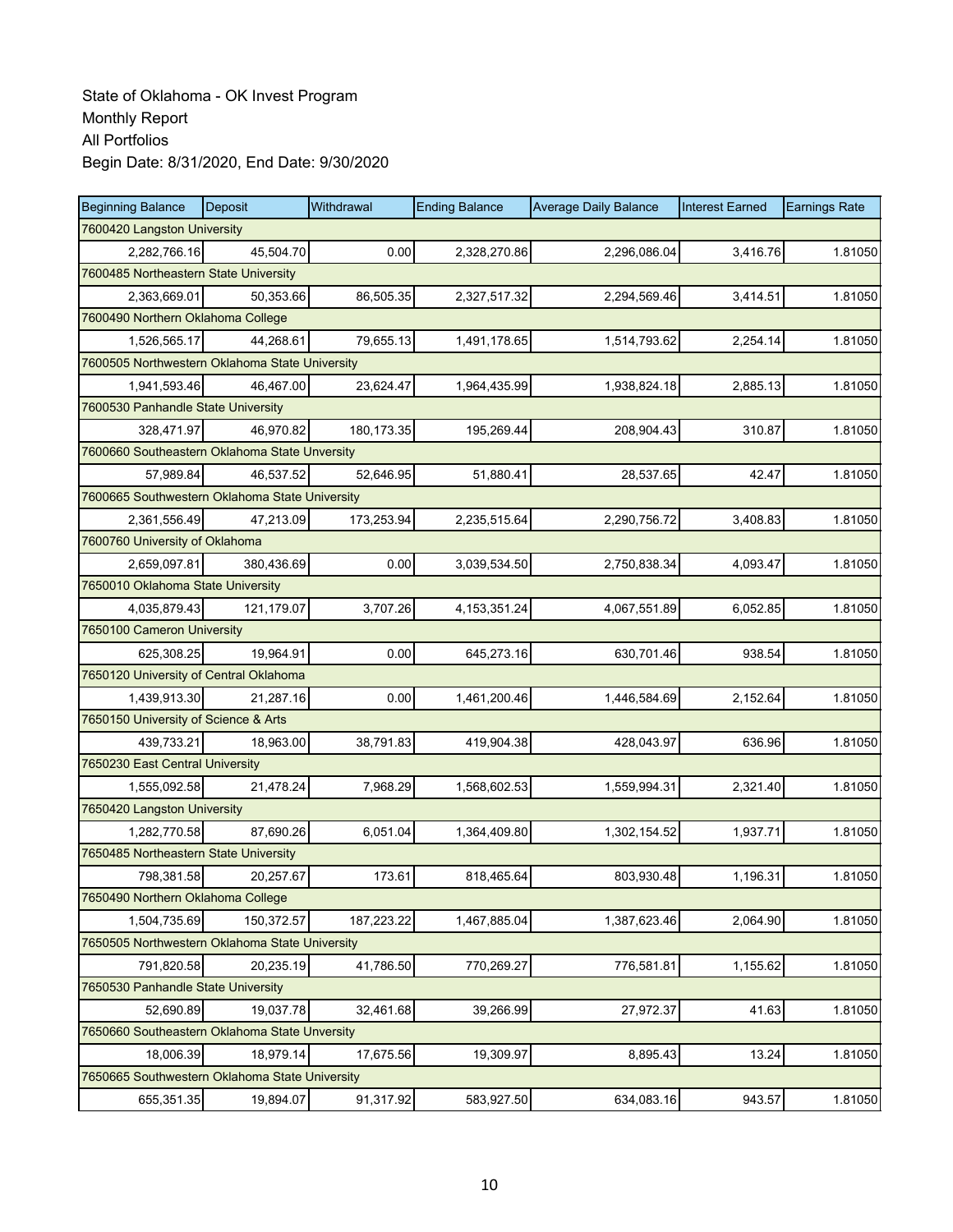| <b>Beginning Balance</b>                       | Deposit                                | Withdrawal    | <b>Ending Balance</b> | <b>Average Daily Balance</b> | <b>Interest Earned</b> | <b>Earnings Rate</b> |  |  |  |  |
|------------------------------------------------|----------------------------------------|---------------|-----------------------|------------------------------|------------------------|----------------------|--|--|--|--|
| 7650760 University of Oklahoma                 |                                        |               |                       |                              |                        |                      |  |  |  |  |
| 1.764.444.41                                   | 236,062.73                             | 0.00          | 2,000,507.14          | 1,821,512.85                 | 2,710.56               | 1.81050              |  |  |  |  |
| 7700040 Department of Agriculture              |                                        |               |                       |                              |                        |                      |  |  |  |  |
| 10,965,215.05                                  | 17,798.51                              | 0.00          | 10,983,013.56         | 10,982,420.28                | 16,342.74              | 1.81050              |  |  |  |  |
|                                                | 7700041 Western Oklahoma State College |               |                       |                              |                        |                      |  |  |  |  |
| 980,441.64                                     | 919,942.48                             | 1,026,824.39  | 873,559.73            | 899,848.41                   | 1,339.05               | 1.81050              |  |  |  |  |
| 7700131 Department of Corrections              |                                        |               |                       |                              |                        |                      |  |  |  |  |
| 19,158,457.86                                  | 2,029,781.14                           | 2,432,027.54  | 18,756,211.46         | 18,817,314.98                | 28,001.71              | 1.81050              |  |  |  |  |
| 7700240 Eastern Oklahoma State College         |                                        |               |                       |                              |                        |                      |  |  |  |  |
| 927,905.35                                     | 1,884,951.67                           | 1,299,265.46  | 1,513,591.56          | 1,436,629.78                 | 2,137.82               | 1.81050              |  |  |  |  |
| 7700340 State Health Department                |                                        |               |                       |                              |                        |                      |  |  |  |  |
| 171,973.62                                     | 1,816,510.01                           | 1,653,644.46  | 334,839.17            | 606,184.57                   | 902.05                 | 1.81050              |  |  |  |  |
| 7700461 Rogers State College                   |                                        |               |                       |                              |                        |                      |  |  |  |  |
| 5.325.319.26                                   | 3,356,093.76                           | 1,213,341.92  | 7,468,071.10          | 6,181,444.76                 | 9,198.50               | 1.81050              |  |  |  |  |
| 7700490 Northern Oklahoma College              |                                        |               |                       |                              |                        |                      |  |  |  |  |
| 2,325,706.35                                   | 1,342,432.16                           | 2,473,172.07  | 1,194,966.44          | 1,830,888.74                 | 2,724.51               | 1.81050              |  |  |  |  |
| 7700606 Ardmore Higher Education Center        |                                        |               |                       |                              |                        |                      |  |  |  |  |
| 211,224.41                                     | 345.04                                 | 2,807.89      | 208,761.56            | 210,253.07                   | 312.87                 | 1.81050              |  |  |  |  |
| 7700633 Oklahoma City Community College        |                                        |               |                       |                              |                        |                      |  |  |  |  |
| 10,990,049.25                                  | 2,260,656.74                           | 4,142,649.84  | 9,108,056.15          | 10,349,428.12                | 15,400.80              | 1.81050              |  |  |  |  |
| 7700660 Southeastern Oklahoma State University |                                        |               |                       |                              |                        |                      |  |  |  |  |
| 2,372,390.11                                   | 8,255,501.07                           | 4,668,853.09  | 5,959,038.09          | 4,614,141.01                 | 6,866.22               | 1.81050              |  |  |  |  |
| 7700760 University of Oklahoma                 |                                        |               |                       |                              |                        |                      |  |  |  |  |
| 79,618,857.23                                  | 39,979,357.47                          | 18,034,306.93 | 101,563,907.77        | 93,752,196.59                | 139,510.97             | 1.81050              |  |  |  |  |
| 7700830 Department of Human Services           |                                        |               |                       |                              |                        |                      |  |  |  |  |
| 1,965,957.34                                   | 419,099.36                             | 533,056.21    | 1,852,000.49          | 2,004,082.04                 | 2,982.24               | 1.81050              |  |  |  |  |
| 7701010 Oklahoma State University              |                                        |               |                       |                              |                        |                      |  |  |  |  |
| 8,162,673.95                                   | 35,316,179.31                          | 32,282,989.46 | 11,195,863.80         | 7,988,403.01                 | 11,887.40              | 1.81050              |  |  |  |  |
| 7701150 University of Science & Arts           |                                        |               |                       |                              |                        |                      |  |  |  |  |
| 1,908,084.63                                   | 1,632,248.63                           | 684,673.50    | 2,855,659.76          | 2,520,300.52                 | 3,750.41               | 1.81050              |  |  |  |  |
| 7701165 Connors State College                  |                                        |               |                       |                              |                        |                      |  |  |  |  |
| 395,766.35                                     | 352,064.63                             | 279,746.97    | 468,084.01            | 491,135.05                   | 730.85                 | 1.81050              |  |  |  |  |
| 7701400 Office of Juvenile Affairs             |                                        |               |                       |                              |                        |                      |  |  |  |  |
| 8,673.91                                       | 2,260.36                               | 6,855.78      | 4,078.49              | 7,959.29                     | 11.84                  | 1.81050              |  |  |  |  |
| 7701480 Northeasten Oklahoma A&M College       |                                        |               |                       |                              |                        |                      |  |  |  |  |
| 200,278.00                                     | 758,301.38                             | 494,562.14    | 464,017.24            | 172,133.01                   | 256.15                 | 1.81050              |  |  |  |  |
| 7701605 Regents for Higher Education           |                                        |               |                       |                              |                        |                      |  |  |  |  |
| 32,555,218.18                                  | 688,005.92                             | 441,076.14    | 32,802,147.96         | 32,637,106.08                | 48,566.70              | 1.81050              |  |  |  |  |
| 7701650 Department of Veteran Affairs          |                                        |               |                       |                              |                        |                      |  |  |  |  |
| 544,030.72                                     | 118,705.42                             | 128,874.58    | 533,861.56            | 575,930.96                   | 857.03                 | 1.81050              |  |  |  |  |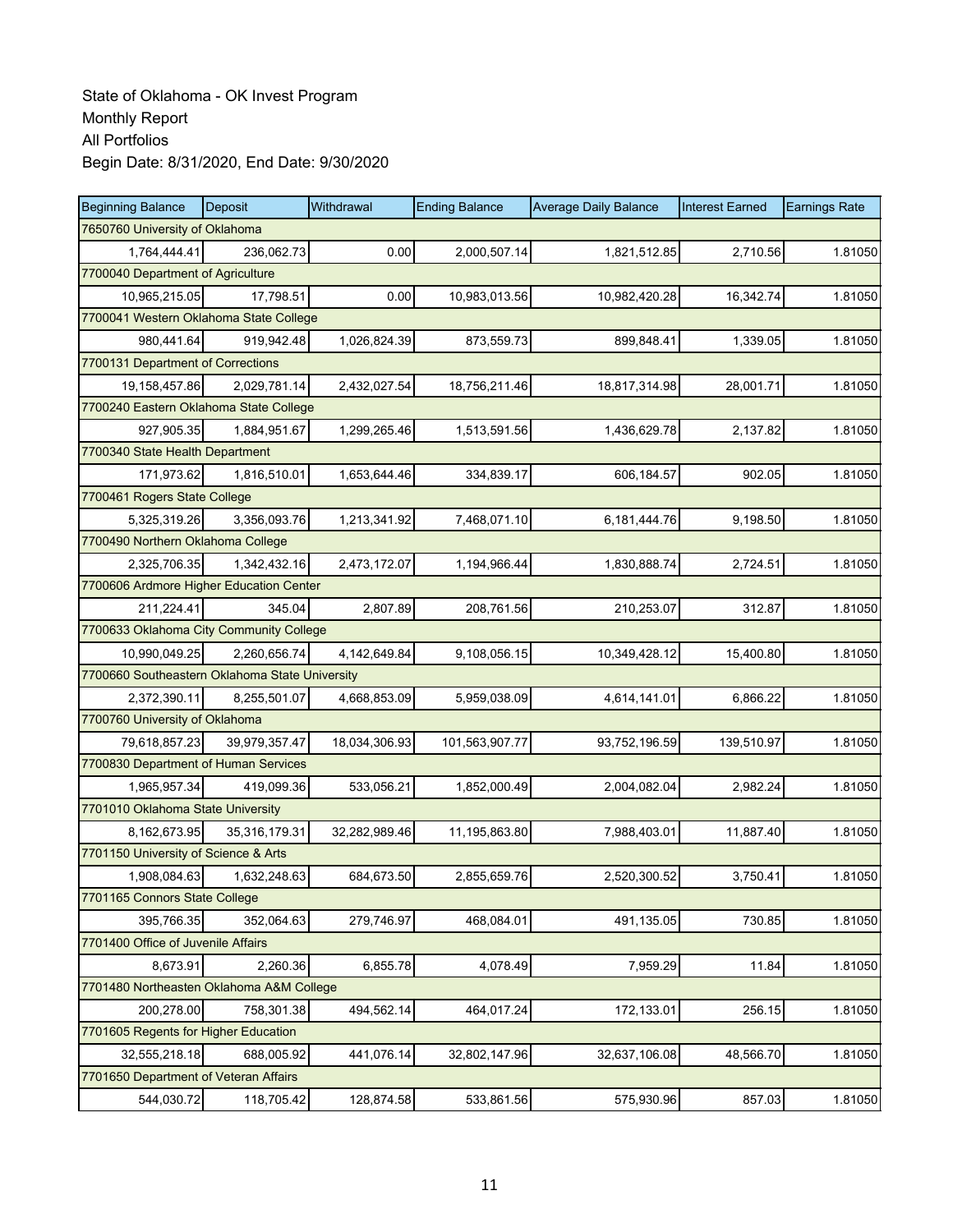| <b>Beginning Balance</b>                       | Deposit       | Withdrawal    | <b>Ending Balance</b> | <b>Average Daily Balance</b> | <b>Interest Earned</b> | <b>Earnings Rate</b> |  |  |
|------------------------------------------------|---------------|---------------|-----------------------|------------------------------|------------------------|----------------------|--|--|
| 7701770 OUHSC                                  |               |               |                       |                              |                        |                      |  |  |
| 493,167,994.86                                 | 29,414,123.04 | 43,348,683.41 | 479,233,434.49        | 492,250,438.20               | 732,509.11             | 1.81050              |  |  |
| 7701805 Department of Rehabilitation Services  |               |               |                       |                              |                        |                      |  |  |
| 162,196.05                                     | 734.02        | 6,848.16      | 156,081.91            | 158,293.97                   | 235.55                 | 1.81050              |  |  |
| 7701865 Workers Compensation Commission        |               |               |                       |                              |                        |                      |  |  |
| 6,787,057.40                                   | 11,023.54     | 3,837.79      | 6,794,243.15          | 6,796,031.32                 | 10,113.05              | 1.81050              |  |  |
| 7702120 University of Central Oklahoma         |               |               |                       |                              |                        |                      |  |  |
| 13,971,894.40                                  | 3,431,885.81  | 4,607,022.68  | 12,796,757.53         | 12,338,938.23                | 18,361.35              | 1.81050              |  |  |
| 7702650 Department of Veteran Affairs          |               |               |                       |                              |                        |                      |  |  |
| 534,181.26                                     | 153,694.03    | 117,203.90    | 570,671.39            | 565,229.07                   | 841.11                 | 1.81050              |  |  |
| 7703650 Department of Veteran Affairs          |               |               |                       |                              |                        |                      |  |  |
| 533,976.31                                     | 168,807.73    | 194,440.36    | 508,343.68            | 585,401.23                   | 871.13                 | 1.81050              |  |  |
| 7704120 University of Central Oklahoma         |               |               |                       |                              |                        |                      |  |  |
| 1,035,552.29                                   | 922,000.00    | 1,148,389.42  | 809,162.87            | 521,118.59                   | 775.47                 | 1.81050              |  |  |
| 7704650 Department of Veteran Affairs          |               |               |                       |                              |                        |                      |  |  |
| 498,700.21                                     | 165,762.71    | 122,409.71    | 542,053.21            | 559,175.98                   | 832.10                 | 1.81050              |  |  |
| 7704865 Workers Compensation Commission        |               |               |                       |                              |                        |                      |  |  |
| 21.766.21                                      | 35.33         | 0.00          | 21,801.54             | 21,800.36                    | 32.44                  | 1.81050              |  |  |
| 7705505 Northwestern Oklahoma State University |               |               |                       |                              |                        |                      |  |  |
| 1,067,082.70                                   | 362,746.24    | 466,829.05    | 962,999.89            | 995,263.42                   | 1,481.03               | 1.81050              |  |  |
| 7705650 Department of Veteran Affairs          |               |               |                       |                              |                        |                      |  |  |
| 826,021.69                                     | 114,161.69    | 21,245.74     | 918,937.64            | 870,710.65                   | 1,295.69               | 1.81050              |  |  |
| 7705675 Self Insurance Guaranty Fund           |               |               |                       |                              |                        |                      |  |  |
| 1,513,565.50                                   | 7,072.87      | 7,754.08      | 1,512,884.29          | 1,517,008.85                 | 2,257.43               | 1.81050              |  |  |
| 7705865 Workers Compensation Commission        |               |               |                       |                              |                        |                      |  |  |
| 37,709.93                                      | 61.21         | 0.00          | 37,771.14             | 37,769.10                    | 56.20                  | 1.81050              |  |  |
| 7706452 CMHC, Rep payee account                |               |               |                       |                              |                        |                      |  |  |
| 8,364.05                                       | 13.58         | 0.00          | 8,377.63              | 8.377.18                     | 12.47                  | 1.81050              |  |  |
| 7706650 Department of Veteran Affairs          |               |               |                       |                              |                        |                      |  |  |
| 156,247.90                                     | 57,627.67     | 57,826.74     | 156,048.83            | 161,619.79                   | 240.50                 | 1.81050              |  |  |
| 7706750 Tulsa Community College                |               |               |                       |                              |                        |                      |  |  |
| 391,356.27                                     | 652,244.03    | 360,215.43    | 683,384.87            | 518,802.14                   | 772.02                 | 1.81050              |  |  |
| 7706865 OK Workers Comp Commission             |               |               |                       |                              |                        |                      |  |  |
| 339,529.01                                     | 551.12        | 0.00          | 340,080.13            | 340,061.76                   | 506.04                 | 1.81050              |  |  |
| 7707452 CMHC, Rep payee account                |               |               |                       |                              |                        |                      |  |  |
| 83,483.79                                      | 20,880.62     | 29,281.40     | 75,083.01             | 92,202.26                    | 137.20                 | 1.81050              |  |  |
| 7707585 Department of Public Safety            |               |               |                       |                              |                        |                      |  |  |
| 0.00                                           | 4,222,114.75  | 429,612.00    | 3,792,502.75          | 3,863,292.89                 | 5,748.90               | 1.81050              |  |  |
| 7707605 Regents for Higher Education           |               |               |                       |                              |                        |                      |  |  |
| 6,718,833.50                                   | 6,701,184.69  | 2,518,187.17  | 10,901,831.02         | 7,013,516.26                 | 10,436.69              | 1.81050              |  |  |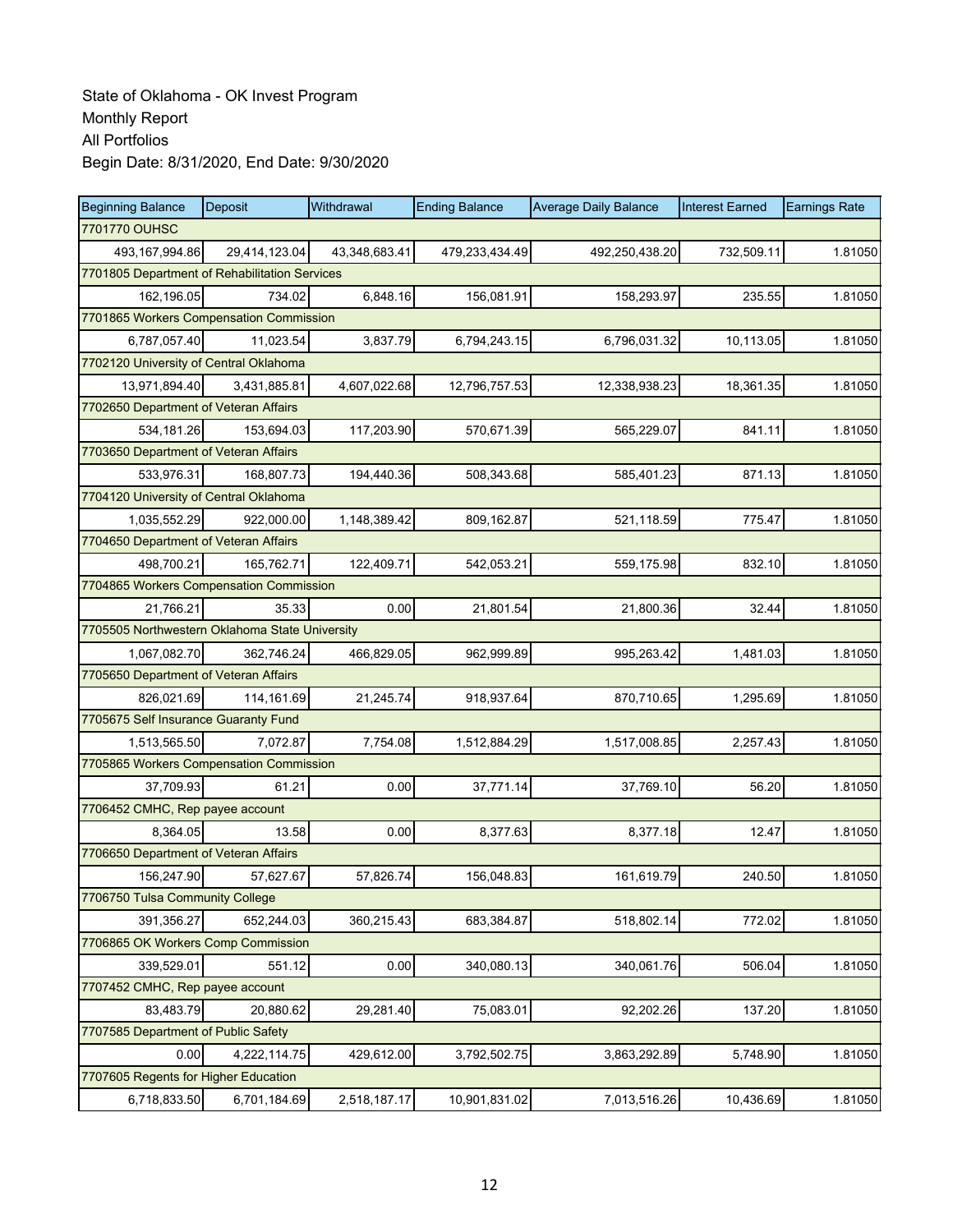| <b>Beginning Balance</b>                     | <b>Deposit</b> | Withdrawal   | <b>Ending Balance</b> | <b>Average Daily Balance</b> | <b>Interest Earned</b> | <b>Earnings Rate</b> |  |  |
|----------------------------------------------|----------------|--------------|-----------------------|------------------------------|------------------------|----------------------|--|--|
| 7707650 Department of Veteran Affairs        |                |              |                       |                              |                        |                      |  |  |
| 314.325.26                                   | 67,419.36      | 27,947.72    | 353,796.90            | 355,612.42                   | 529.18                 | 1.81050              |  |  |
| 7707865 OK Workers Comp Commission           |                |              |                       |                              |                        |                      |  |  |
| 74,452.33                                    | 120.85         | 0.00         | 74,573.18             | 74,569.15                    | 110.97                 | 1.81050              |  |  |
| 7708108 Carl Albert State College            |                |              |                       |                              |                        |                      |  |  |
| 6,944,678.75                                 | 2,871,352.54   | 2,836,691.16 | 6,979,340.13          | 6,324,086.09                 | 9,410.76               | 1.81050              |  |  |
| 7708605 Regents for Higher Education         |                |              |                       |                              |                        |                      |  |  |
| 35,296.75                                    | 62.98          | 4,725.00     | 30,634.73             | 34,412.63                    | 51.21                  | 1.81050              |  |  |
| 7709605 Regents for Higher Education         |                |              |                       |                              |                        |                      |  |  |
| 3,605,022.71                                 | 737,872.02     | 494,950.00   | 3,847,944.73          | 3,886,075.30                 | 5,782.80               | 1.81050              |  |  |
| 7710350 Oklahoma Historical Society          |                |              |                       |                              |                        |                      |  |  |
| 1,280,535.40                                 | 2,078.54       | 0.00         | 1,282,613.94          | 1,282,544.66                 | 1,908.53               | 1.81050              |  |  |
| 7710452 Oklahoma Department of Mental Health |                |              |                       |                              |                        |                      |  |  |
| 1,610,164.19                                 | 2,938.48       | 36,312.20    | 1,576,790.47          | 1,600,831.91                 | 2,382.17               | 1.81050              |  |  |
| 7710605 Regents for Higher Education         |                |              |                       |                              |                        |                      |  |  |
| 2,233,459.30                                 | 74,780.38      | 362,675.00   | 1,945,564.68          | 2,196,262.30                 | 3,268.22               | 1.81050              |  |  |
| 7711185 Corporation Commission               |                |              |                       |                              |                        |                      |  |  |
| 73,389,497.80                                | 523,385.63     | 1,979,091.35 | 71,933,792.08         | 73,746,051.63                | 109,740.19             | 1.81050              |  |  |
| 7711420 Langston University                  |                |              |                       |                              |                        |                      |  |  |
| 922,885.80                                   | 2,793,753.79   | 3,357,557.40 | 359,082.19            | 766,412.16                   | 1,140.48               | 1.81050              |  |  |
| 7711452 Griffin Memorial Hospital Rep Payee  |                |              |                       |                              |                        |                      |  |  |
| 89,200.78                                    | 594.12         | 10.60        | 89,784.30             | 89,352.62                    | 132.96                 | 1.81050              |  |  |
| 7711605 Regents for Higher Education         |                |              |                       |                              |                        |                      |  |  |
| 827,982.70                                   | 1,313.70       | 29,200.00    | 800,096.40            | 822,439.28                   | 1,223.86               | 1.81050              |  |  |
| 7712605 Regents for Higher Education         |                |              |                       |                              |                        |                      |  |  |
| 142.205.80                                   | 230.83         | 0.00         | 142,436.63            | 142,428.94                   | 211.95                 | 1.81050              |  |  |
| 7713605 Regents for Higher Education         |                |              |                       |                              |                        |                      |  |  |
| 64,528,711.93                                | 6,104,741.70   | 0.00         | 70,633,453.63         | 64,829,962.24                | 96,472.31              | 1.81050              |  |  |
| 7714605 Regents for Higher Education         |                |              |                       |                              |                        |                      |  |  |
| 13,493,060.34                                | 181,694.00     | 50,000.00    | 13,624,754.34         | 13,587,832.21                | 20,219.81              | 1.81050              |  |  |
| 7715605 Regents for Higher Education         |                |              |                       |                              |                        |                      |  |  |
| 486,668.83                                   | 789.95         | 0.00         | 487,458.78            | 487,432.45                   | 725.34                 | 1.81050              |  |  |
| 7718605 Regents for Higher Education         |                |              |                       |                              |                        |                      |  |  |
| 9,546,649.04                                 | 920,826.94     | 1,962,438.39 | 8,505,037.59          | 9,366,595.95                 | 13,938.26              | 1.81050              |  |  |
| 7719605 Regents for Higher Education         |                |              |                       |                              |                        |                      |  |  |
| 37,633.57                                    | 121.09         | 0.00         | 37,754.66             | 37,738.62                    | 56.16                  | 1.81050              |  |  |
| 7723623 Seminole State College               |                |              |                       |                              |                        |                      |  |  |
| 223,838.21                                   | 567,902.12     | 535,402.51   | 256,337.82            | 323,717.80                   | 481.72                 | 1.81050              |  |  |
| 7725100 Cameron University                   |                |              |                       |                              |                        |                      |  |  |
| 3,466,176.06                                 | 647,879.54     | 996,834.96   | 3,117,220.64          | 3,415,119.74                 | 5,081.98               | 1.81050              |  |  |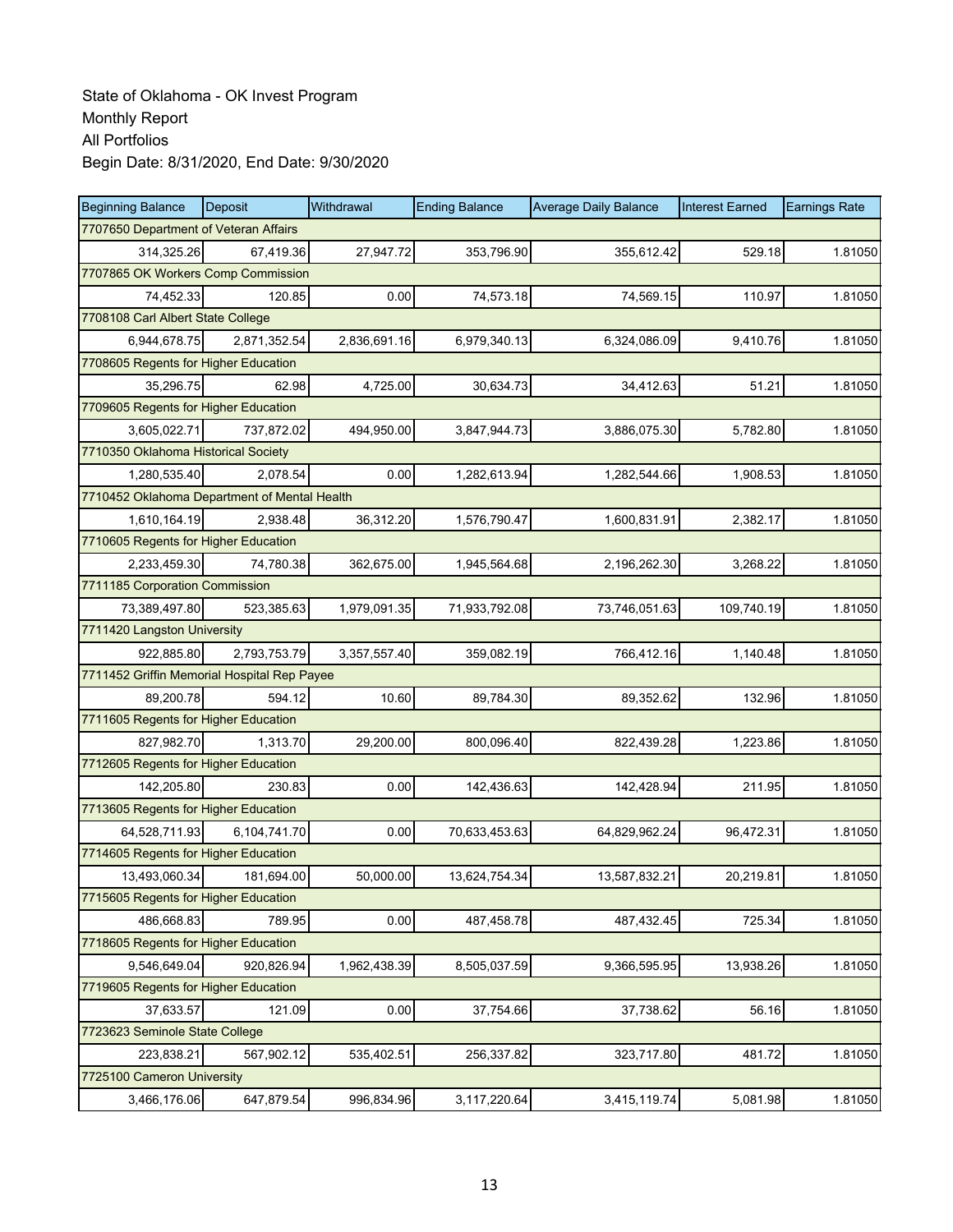| <b>Beginning Balance</b>                       | <b>Deposit</b> | Withdrawal   | <b>Ending Balance</b> | <b>Average Daily Balance</b> | <b>Interest Earned</b> | <b>Earnings Rate</b> |  |  |
|------------------------------------------------|----------------|--------------|-----------------------|------------------------------|------------------------|----------------------|--|--|
| 7730230 East Central University                |                |              |                       |                              |                        |                      |  |  |
| 10,649,696.77                                  | 668.139.53     | 578,370.15   | 10,739,466.15         | 10,645,023.87                | 15,840.67              | 1.81050              |  |  |
| 7730830 Department of Human Services           |                |              |                       |                              |                        |                      |  |  |
| 311,549.49                                     | 490.64         | 0.00         | 312,040.13            | 312,023.78                   | 464.32                 | 1.81050              |  |  |
| 7740605 Regents for Higher Education           |                |              |                       |                              |                        |                      |  |  |
| 17,241,820.89                                  | 3,856,999.86   | 2,537,889.43 | 18,560,931.32         | 16,803,831.33                | 25,005.48              | 1.81050              |  |  |
| 7741241 Redlands Community College             |                |              |                       |                              |                        |                      |  |  |
| 1,588,392.72                                   | 193,865.72     | 296,645.05   | 1,485,613.39          | 1,514,224.10                 | 2,253.29               | 1.81050              |  |  |
| 7745605 Regents for Higher Education           |                |              |                       |                              |                        |                      |  |  |
| 866,490.33                                     | 527,322.38     | 480,000.00   | 913,812.71            | 958,215.06                   | 1,425.90               | 1.81050              |  |  |
| 7747470 Murray State College                   |                |              |                       |                              |                        |                      |  |  |
| 6,575,907.38                                   | 610,917.01     | 3,064,213.17 | 4,122,611.22          | 6,041,643.61                 | 8,990.46               | 1.81050              |  |  |
| 7750350 Oklahoma Historical Society            |                |              |                       |                              |                        |                      |  |  |
| 986.676.59                                     | 1,847.60       | 12,536.62    | 975,987.57            | 981,983.21                   | 1,461.27               | 1.81050              |  |  |
| 7750531 Rose State College                     |                |              |                       |                              |                        |                      |  |  |
| 12,804,351.71                                  | 854,283.41     | 2,993,928.26 | 10,664,706.86         | 11,120,229.08                | 16,547.81              | 1.81050              |  |  |
| 7751485 Northeastern State University          |                |              |                       |                              |                        |                      |  |  |
| 18,200,514.27                                  | 2,467,605.61   | 3,006,702.36 | 17,661,417.52         | 17,586,745.85                | 26,170.52              | 1.81050              |  |  |
| 7752485 Northeastern State University          |                |              |                       |                              |                        |                      |  |  |
| 3,065,021.84                                   | 4,866.20       | 0.00         | 3,069,888.04          | 3,069,725.83                 | 4,568.00               | 1.81050              |  |  |
| 7765665 Southwestern Oklahoma State University |                |              |                       |                              |                        |                      |  |  |
| 6,588,473.98                                   | 10,863.57      | 1,351,103.01 | 5,248,234.54          | 5,966,435.06                 | 8,878.55               | 1.81050              |  |  |
| 7790041 Western Oklahoma State University      |                |              |                       |                              |                        |                      |  |  |
| 27,426.74                                      | 46,707.55      | 51,417.03    | 22,717.26             | 13,520.67                    | 20.12                  | 1.81050              |  |  |
| 7790230 East Central University                |                |              |                       |                              |                        |                      |  |  |
| 328,444.88                                     | 3,800.58       | 258,354.52   | 73,890.94             | 176,481.04                   | 262.62                 | 1.81050              |  |  |
| 7790241 Redlands Community College             |                |              |                       |                              |                        |                      |  |  |
| 111,036.01                                     | 64,050.97      | 87,990.11    | 87,096.87             | 123,705.21                   | 184.08                 | 1.81050              |  |  |
| 7790470 Murray State College                   |                |              |                       |                              |                        |                      |  |  |
| 62,631.29                                      | 90,099.73      | 81,705.75    | 71,025.27             | 61,628.72                    | 91.71                  | 1.81050              |  |  |
| 7790485 Northeastern State University          |                |              |                       |                              |                        |                      |  |  |
| 1,838,641.09                                   | 0.00           | 631,874.38   | 1,206,766.71          | 1,541,308.51                 | 2,293.59               | 1.81050              |  |  |
| 7790490 Northern Oklahoma College              |                |              |                       |                              |                        |                      |  |  |
| 1,097,554.30                                   | 2,764.98       | 151,781.29   | 948,537.99            | 1,011,155.09                 | 1,504.68               | 1.81050              |  |  |
| 7790660 Southeastern State University          |                |              |                       |                              |                        |                      |  |  |
| 36,862.26                                      | 21,816.68      | 55,721.94    | 2,957.00              | 37,455.09                    | 55.74                  | 1.81050              |  |  |
| 7790665 Southwestern Oklahoma State University |                |              |                       |                              |                        |                      |  |  |
| 412,721.52                                     | 355,210.76     | 329,215.44   | 438,716.84            | 465,515.49                   | 692.73                 | 1.81050              |  |  |
| 7805370 OIFA                                   |                |              |                       |                              |                        |                      |  |  |
| 106.09                                         | 0.17           | 0.00         | 106.26                | 106.25                       | 0.16                   | 1.81050              |  |  |